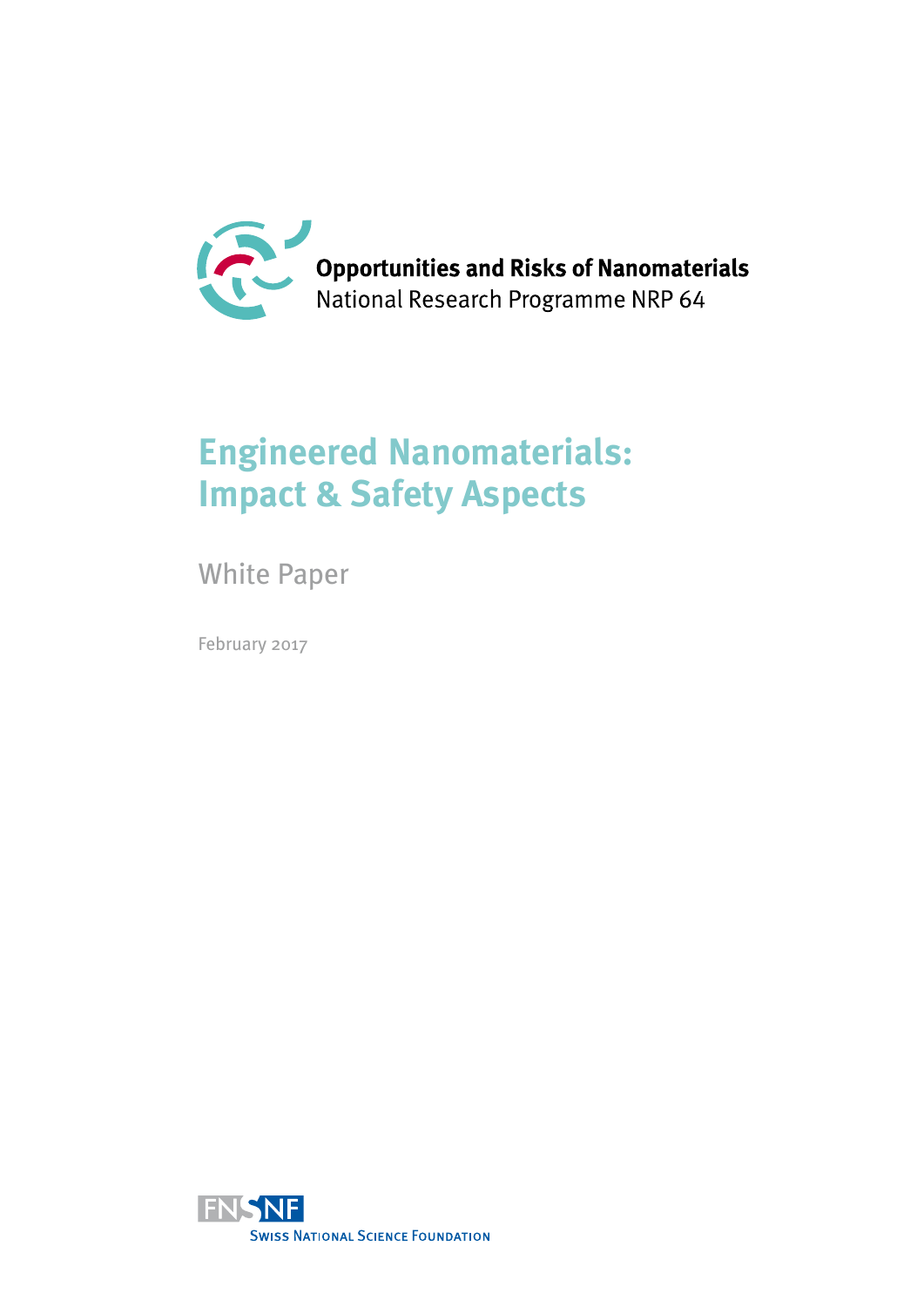## **Contents**

| 1 Introduction                                 |    |
|------------------------------------------------|----|
| 2. Nanomaterials and the Environment           | 4  |
| 3. Nanomaterials for Human Health Applications |    |
| 4. Safety Aspects and Risk Assessment          | 15 |
| 5. Summary and Recommendations                 | 19 |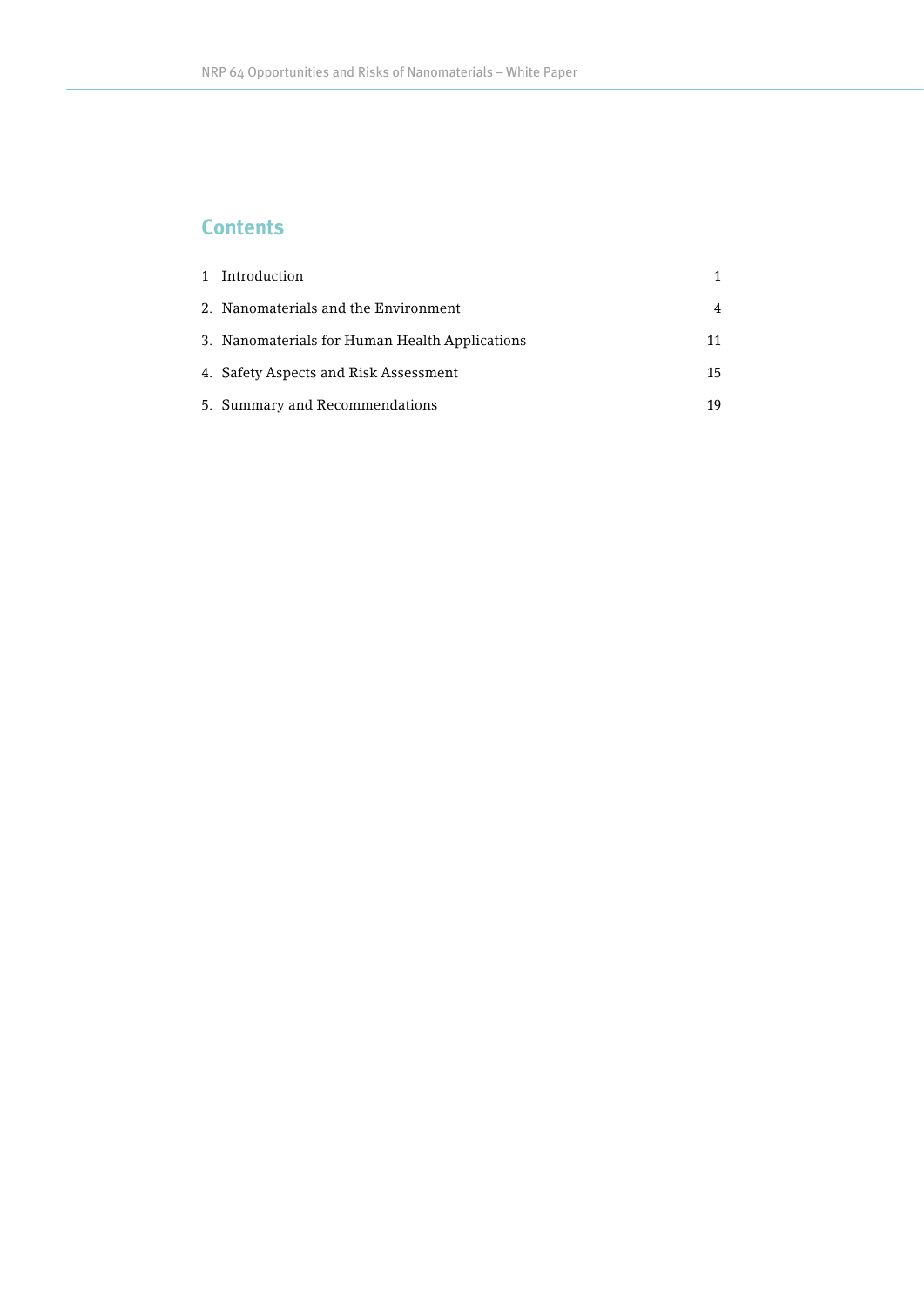# **1. Introduction**

Progress in science shows that nanostructured materials can be found practically everywhere in nature, and that natural nanoscale processes at the cellular level are indispensable for life. Nanotechnology is a key enabling technology used for analysing, for designing and developing new, bio-inspired and synthetic nanomaterials, each with its own specific production methods, characteristics and lifecycle. This has been investigated by the 23 research projects within the framework of National Research Programme «Opportunities and Risks of Nanomaterials» (NRP 64).

Nanomaterials are rapidly being adopted in healthcare and in a broad spectrum of applications in the consumer and industry sectors, for example in the field of energy storage. Notable recent developments include intelligent/functional nanomaterials developed in NRP 62, «Smart Materials»1 . Nanomedicine is an important application of nanoscience with the goal of exploiting the materials and methods of nanotechnology to the benefit of human health. There is already a broad application in medical in vitro diagnostics, as well as rapidly growing clinical experience with nanostructured therapeutics, and nanotechnology is an enabling technology for personalised medicine. Pharmaceutical and MedTech companies are therefore adopting nanotechnologies and nanomaterials as strategic issues for business development and in order to remain globally competitive.

## **Nanomaterials and Nanoparticles**

The International Organisation for Standardisation (ISO) has defined «nanomaterial» as a «material with any external dimension in the nanoscale or having internal structure or surface structure in the nanoscale» (ISO, 2010). According to the definition of the EU 50 % or more of the particles need to be in the nanoscale range. «Nanoparticle» are defined as a «nano-object with all three external dimensions in the nanoscale» where nanoscale is defined as the size range from approximately 1–100 nm (ISO, 2008).

An important aspect of every innovation is the assessment of risk and the determination of conditions for safe use. Understanding the potential benefits and risks is important for the general public, as well as for guiding further research, supporting decision-making in government funding and regulation, for the innovative capacity and competitiveness of industry and for the protection of the environment. In 2009, the Federal Council commissioned the Swiss National Science Foundation to implement a national five-year programme focusing on the opportunities and risks of nanomaterials: NRP 64. The total funding amounted to twelve million Swiss francs.

The goal of NRP 64 was to deliver the scientific basis for a deepened understanding of the potential benefits and undesirable effects of nanomaterials. Risk assessment included elucidation of potentially harmful mechanisms, the probability of exposure to such materials due to emissions, their potential persistence in the environment and their biological effects.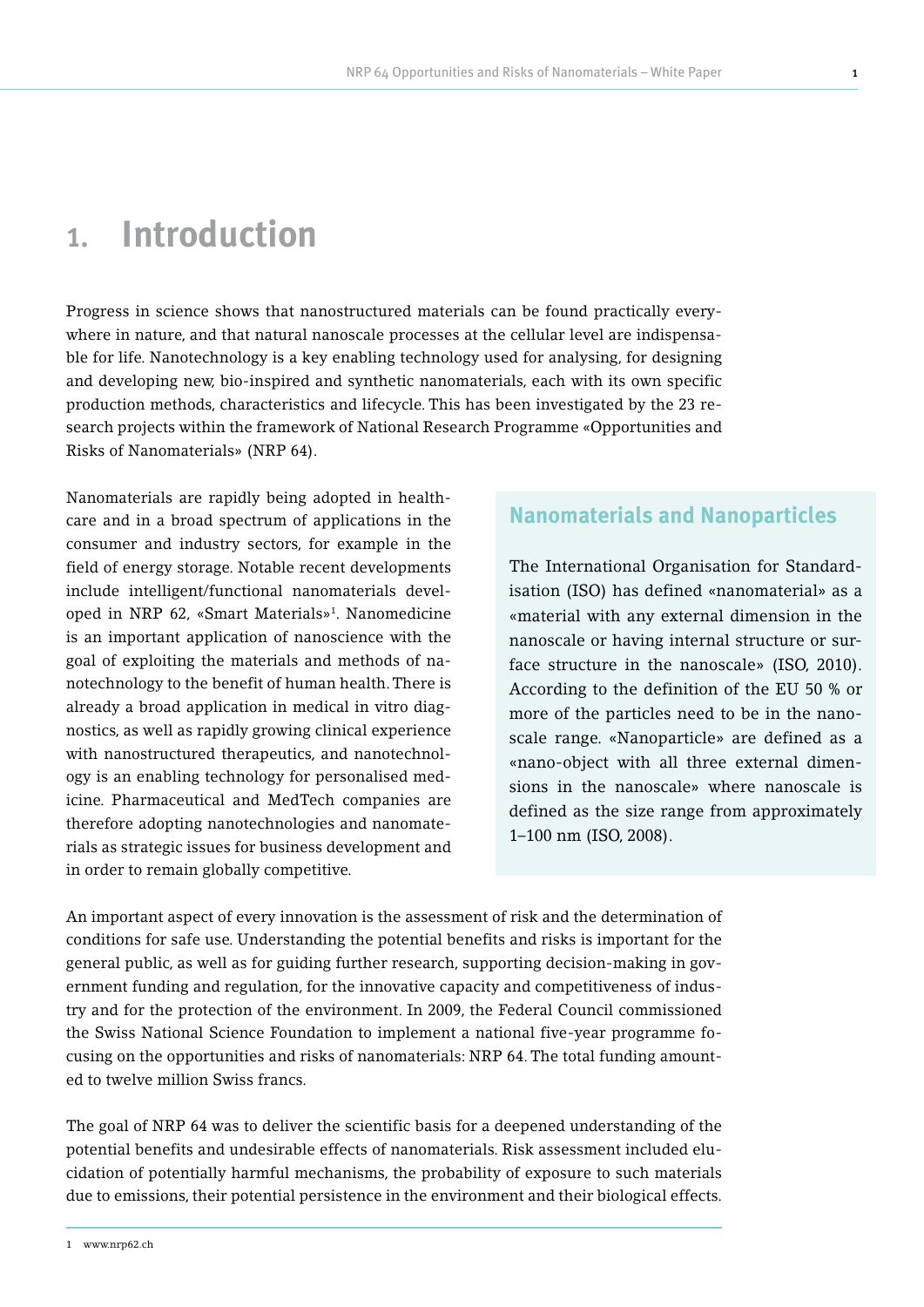In the scope of NRP 64, the promise of innovative solutions based on nanomaterials was analysed, including consideration of their potential risks. For example, the use of nanoparticles in materials for medical implants led to an in-depth study on their biodegradation carried out by Martin Frenz, University of Bern. Other applications that were analysed indepth in terms of their benefits and risks included the use of nanomaterials as immune modulators (Barbara Rothen-Rutishauser, Adolphe Merkle Institute), for the purification of blood (Beatrice Beck Schimmer, Institute of Anaesthesiology, University Hospital Zurich),

## **Risk Assessment:**

The risk of a chemical is defined as the product of hazard and exposure: risk = hazard (i.e. toxicity) x exposure (to the hazardous chemical)

and for targeted drug delivery (Francesco Stellacci, Federal Institute of Technology, Lausanne). Several projects focused on the development of methods for assessing the risks associated with nanomaterials.

NRP 64, «Opportunities and Risks of Nanomaterials», was thus a timely effort to deepen the understanding of these important issues. It yielded an array of complementary information in the areas of healthcare,

protection of the environment, energy, food and construction materials. It was also embedded in various past and ongoing national and international initiatives focusing either on nanoscience innovation, for example, SNSF NCCR Nanoscale Science<sup>2</sup> in Switzerland, and the US Nanoscience initiative, as well as recent major European nano-safety programmes, including NanoSafety Cluster,<sup>3</sup> NanoReg<sup>4</sup>, NanoImpactNet<sup>5</sup> and the global Working Party on Manufactured Nanomaterials (WPMN, established in 2006).<sup>6</sup> WPMN was an initiative of the Organisation for Economic Cooperation and Development (OECD), where the Mutual Acceptance of Data in the Assessment of Chemicals<sup> $7$ </sup> is an essential agreement.

Switzerland holds a leading position in the field of nanoscience, and NRP 64 supported the maintenance and further development of this position through risk assessment and the examination of issues relating to regulatory control. Switzerland aims to maintain its leading role in responsible and rational risk assessment policies and regulations. In 2008, the Federal Council adopted its Action Plan for «Synthetic Nanomaterials», which requires federal authorities to create the legal bases for the safe handling of nanomaterials as an integral part of technological development. In the scope of this action plan, the Federal Office of Public Health and the Federal Office for the Environment developed a precautionary matrix intended to help companies to comply with the requirement of due diligence and their duty to perform self-regulation versus employees, consumers and the environment. This matrix facilitates the identification of potential risks posed by nanomaterials and the communication of important safety information along the entire production and supply chain.8 A number of experts from NRP 64 were involved in the development of this action plan.

<sup>2</sup> http://www.snf.ch/en/researchinFocus/nccr/nccr-nanoscale-science/Pages/default.aspx

<sup>3</sup> horizon2020; http://horizon2020projects.com/industrial-leadership/nanosafety-cluster-releases-2016-compendium/

<sup>4</sup> www.nanoreg.eu

<sup>5</sup> https://empa.ch/web/s506/nanoimpact

<sup>6</sup> Rasmussen K, Gonzalez M, Kearns P, Sintes JR, Rossi F, Sayre P. *Reg. Toxicol. Pharmacol.* 2016; 74, 147-160.

<sup>7</sup> OECD. *Decision of the Council concerning the Mutual Acceptance of Data in the Assessment of Chemicals*. 12 May 1981-C(81)30/ FINAL.

<sup>8</sup> Precautionary matrix for synthetic nanomaterials, Version 3.0, Federal Office of Public Health, Division Chemical Products, 2013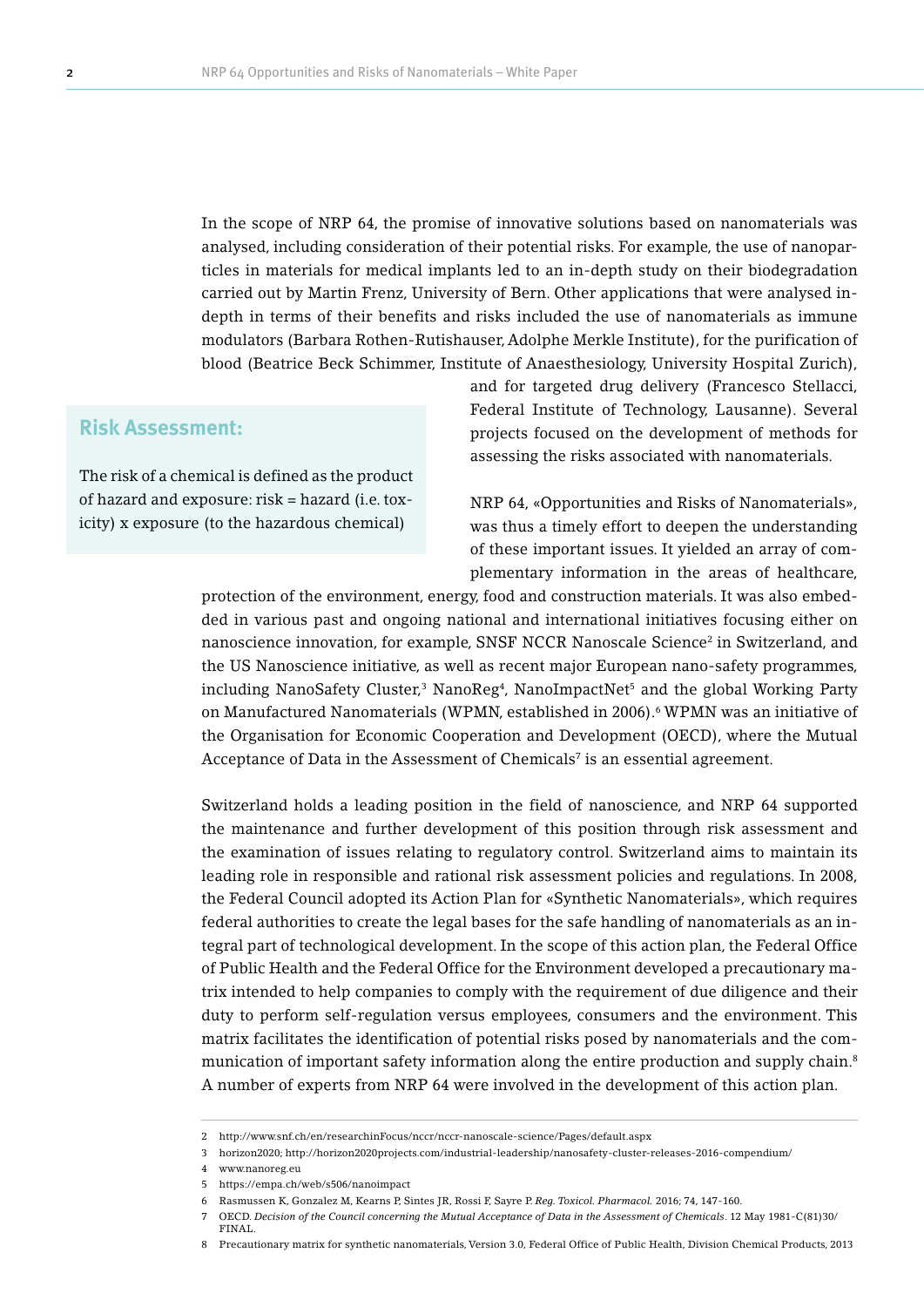## **Characteristics of Nanomaterials**

Every kind of nanoparticle is characterised by its unique physical and chemical properties which differ from their macroscale counterparts. Nanomaterials can be classified into five different groups:

- **• Carbon-based materials:** these can take the form of hollow spheres and ellipsoids (fullerenes), tubes or flakes (e.g. graphene). Carbon-based nanomaterials are being used in many different applications, e.g. in electronics, in films and coatings, or they are being incorporated into various materials to improve different properties.
- **• Metal-based materials:** these include metals such as gold, silver and platinum, as well as metal oxides such as titanium dioxide and copper oxide. Quantum dots also belong to this group. They are characterised by their unique electrical, magnetic and optical properties. All materials in this group can be coated with different materials such as organic molecules.
- **• Dendrimers:** these nanosized polymers consist of branched units. Their interior cavities can be used, for example, for drug delivery.
- **• Self-assembled soft nanoparticles:** nanoparticles formed by the process of self-assembly of individual molecules (unimers) due to specific physicochemical properties.
- **• Composites:** materials that combine nanoparticles with other nanoparticles or with other materials. The incorporation of nanomaterials into composites enhances, for example, mechanical, thermal and barrier properties of a material.

Source: http://www.azonano.com/article.aspx?ArticleID=1872

## **Abbreviations**

| AgNP: | Silver nanoparticle                                   |
|-------|-------------------------------------------------------|
| CNT:  | Carbon nanotube                                       |
| CBN:  | Carbon-based nanomaterial                             |
| ENM:  | Engineered nanomaterial                               |
| END:  | Engineered nanoparticle                               |
| OECD: | Organisation for Economic Cooperation and Development |
| WPMN: | Working Party on Manufactured Nanomaterials           |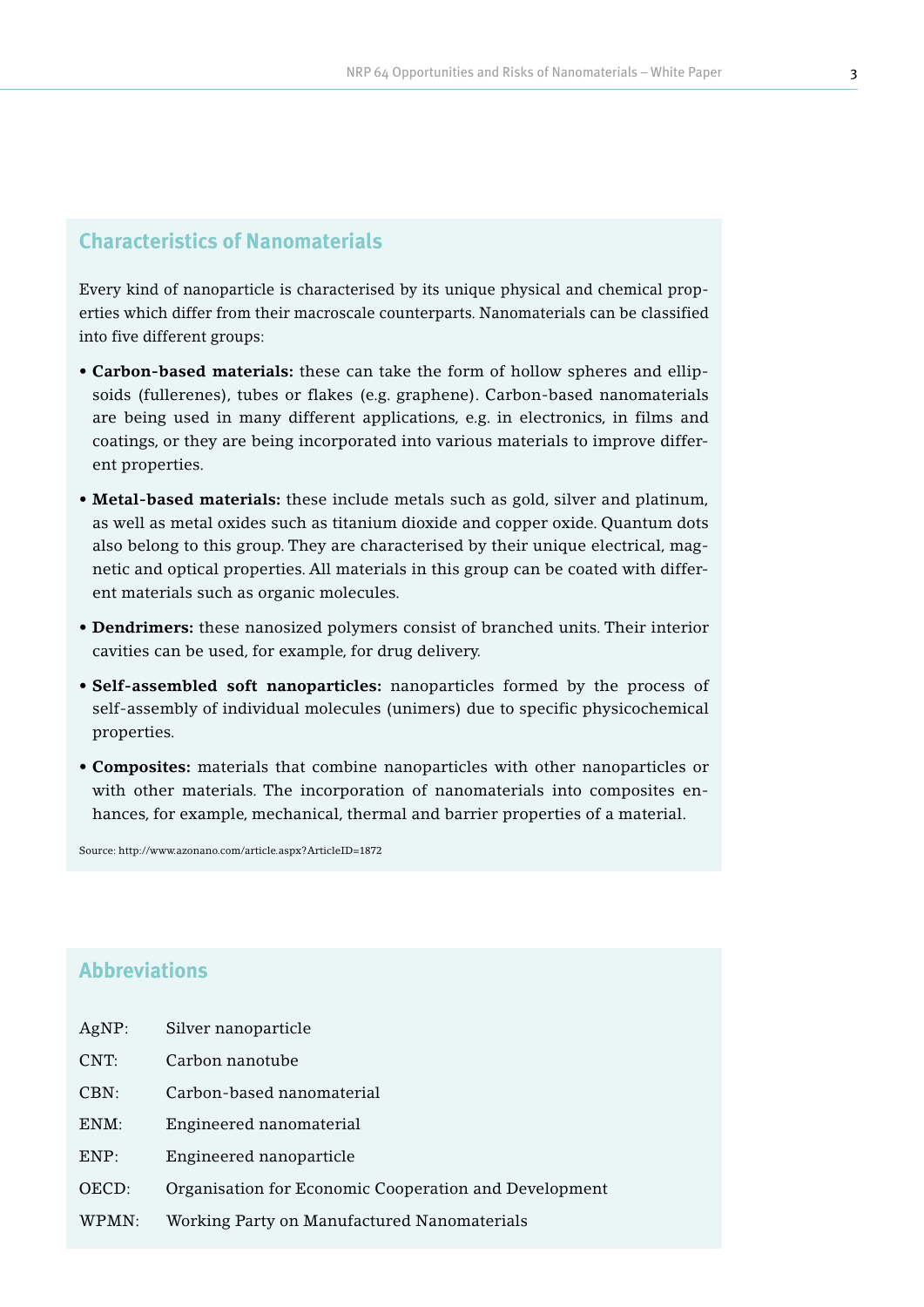This White Paper is one of the synthesis products of NRP 64. Its aim is to summarise the opportunities associated with nanomaterials and their safe use in the areas of human health and protection of the environment based on the activities within the individual research projects. It also presents conclusions from an integrative point of view, and takes into account recent progress in international activities in this area. Its purpose is to place the scientific findings of the research into the broader context of societal progress, healthcare policy, and environmental relevance in a language that is more easily accessible than the many individual scientific papers that originated in this research programme. It may serve as an information source for the formulation of future policies in the areas of research funding and environmental legislation, and as background information for developing industrial strategies.

While a detailed description of each project in this programme is beyond the scope of this paper, a number of exemplary studies are discussed and put into context.

# **2. Nanomaterials and the Environment**

The potential of nanomaterials lies in their new and unique chemical and physical properties, which differ from their macro-scale counterparts and which, at least in part, originate from their large surface area per volume. Interesting new properties are also caused by effects of quantum mechanics. Improved hardness, strength, increased electrical conductivity, different catalytic efficiency and new thermal properties are typical features that make engineered nanomaterials (ENMs) beneficial when incorporated into batteries, computers, cosmetics, sports equipment, building materials, coatings or medical devices. Many such applications may be of benefit to the environment, such as new environmentally friendly construction materials and improved energy storage. Yet the potential uses of ENMs, their diversity and their unique properties, must be evaluated in light of potential risks associated with the manufacture and use of nanomaterials. The more products containing ENMs that are developed, the greater the probability of their release into the environment, which can occur during production, use and (unintentional) disposal of nano-based products. Once released, the flow of nanomaterials, their fate, their bioavailability and their biodegradation have to be studied in order to properly evaluate their risk. All these issues were addressed in NRP 64 in the projects relating to the environment, either from the point of environmental protection or improved knowledge with regard to the lifecycle of the nanomaterials, from production to environmental release.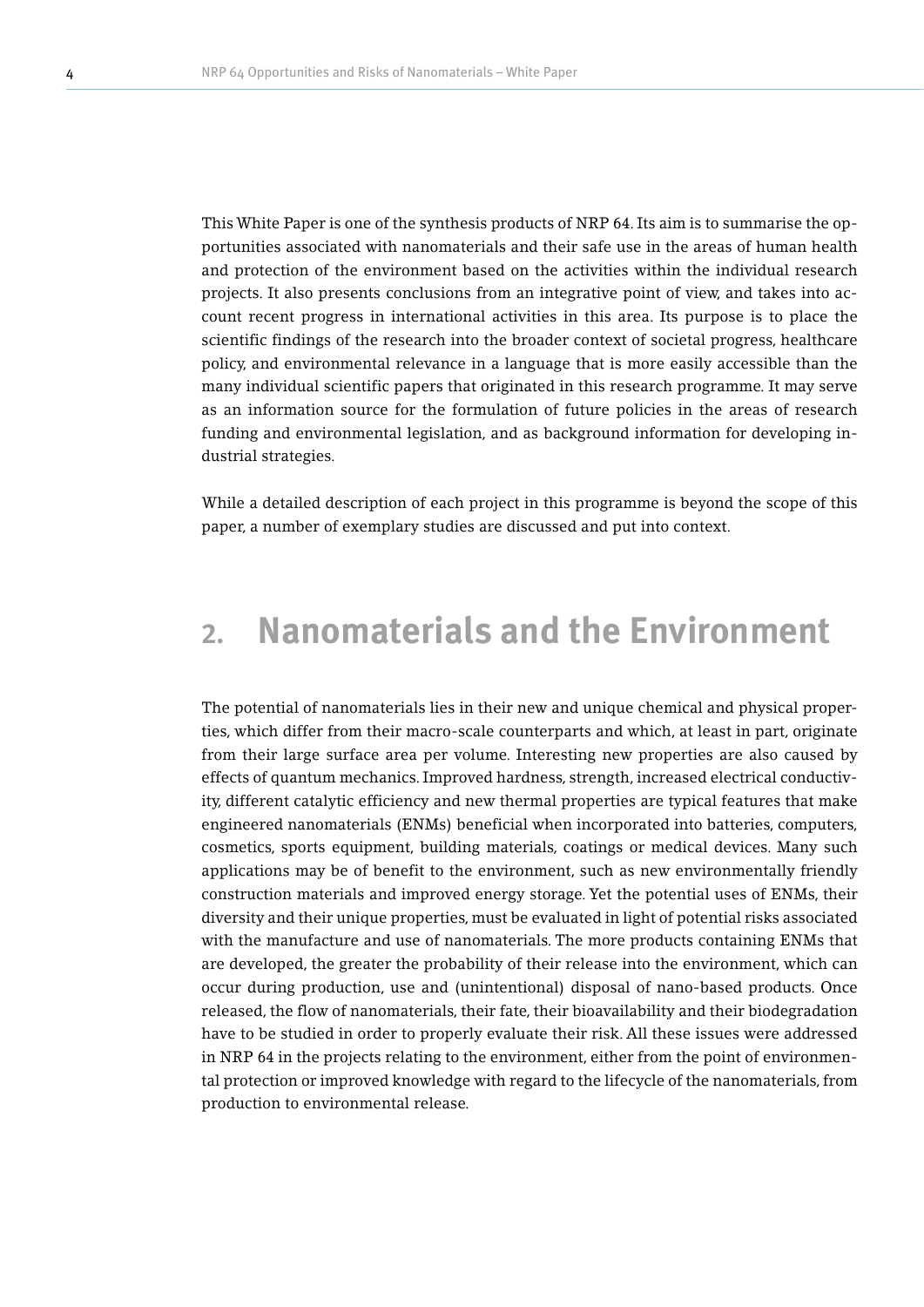## **Nanomaterial Developments to Benefit the Environment**

Various projects explored the opportunities of nanomaterials with potential to enhance environmental protection. For example, the group led by Christoph Weder at the Adolphe Merkle Institute in Fribourg investigated porous cellulose nanocomposites as an environmentally friendly alternative to conventional insulation materials. By applying new protocols for the preparation process and by testing different binders they were able to create aerogels with improved and very promising properties,<sup>9, 10</sup> which could lead to new or improved applications. Another field of innovation in which nanomaterials could offer promising benefits is energy storage. Lithium-ion batteries provide excellent opportunities for grid storage of renewable energy, for electric mobility and for energy storage in portable devices. Within NRP 64, the group led by Katharina Fromm at the University of Fribourg investigated various nanocomposites as active materials in order to improve currently used materials and create new materials with improved battery capacity.11 Further, the group led by Vanessa Wood, Federal Institute of Technology, Zurich, developed an attractive approach to increasing energy density of nano-based lithium-ion batteries by assembling nanoparticles into microspherical particles.12

## **Scenarios Relating to the Emission of Nanomaterials into the Environment**

### **Production**

During the manufacture and processing of nanomaterials there are several potential sources leading to environmental and workplace exposure. The most likely route is direct inhalation of materials released into the air. At the University of Lausanne, the group led by Michael Riediker conducted inhalation studies with unintentionally produced NPs occurring in welding fumes and revealed an increase in oxidative stress biomarkers in the blood and urine after such exposure.13 With the nano aerosol chamber for in vitro toxicity (NACIVT), a method that was improved within the scope of NRP 64 in the project led by Marianne Geiser at the University of Bern, cell cultures replicating the inner lung surface can be exposed to a wide range of engineered nanoparticles (ENPs) out of a continuous airstream in order to assess the toxic effects of these ENPs on lung cells.<sup>14</sup>

#### **Emissions during or after Use**

Numerous consumer products comprising nanomaterials are already on the market and their number is growing constantly, increasing the possibility of nanomaterials being unintentionally released into the environment.

<sup>9</sup> Mueller S, Sapkota J, Weder C, Foster, EJ *J. Appl. Polym. Sci.* 2015, Volume 132 (13)

<sup>10</sup> Mueller S, Weder C, Foster EJ, *Green Materials* 2014, 2, 169-182.

<sup>11</sup> Kwon NH1, Brog JP2, Maharajan S2, Crochet A2, Fromm KM3. Chimia (Aarau). 2015;69(12):734-6.

<sup>12</sup> Nowack LV, Bunjaku T, Wood V, Adv Sci (Weinh), 2015, 2(6)

<sup>13</sup> Graczyk H, Lewinski N, Riediker M, *Ann Occup Hyg.* 2016 Mar;60(2):205-19.

<sup>14</sup> Jeannet, N, Fierz, M, Geiser, M, *Nanotoxicology*, 2015 Feb;9(1):34-42.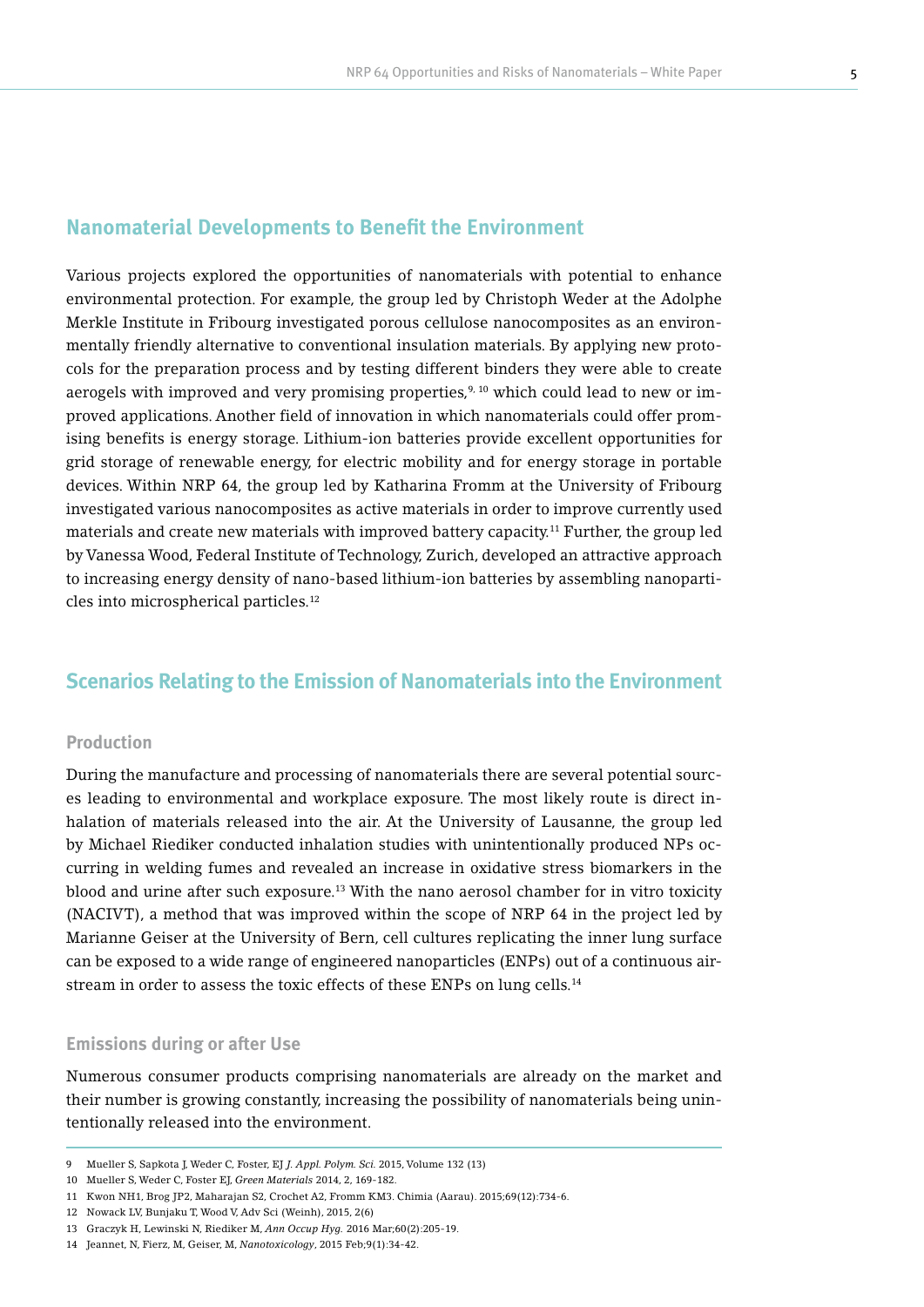Silver nanoparticles (AgNPs) are used in commercial products for their antimicrobial properties<sup>15</sup> and during the life cycle of these products the discharge of AgNPs into the environment seems inevitable. As dissolved silver is highly toxic to certain organisms, the discharge of AgNPs is an important field of research and several NRP 64 projects concentrated on the fate and possible toxicity of released AgNPs (see chapter 4).

Carbon nanotubes (CNTs) are often used in composites in view of their great strength and stability. There are ongoing debates on the health risks associated with CNTs and whether their fibrous forms could be as harmful as asbestos if inhaled. The pathogenicity of fibres greatly depends on their length, thickness and biopersistence. As CNTs come in many combinations of sizes, types, purity levels and sources, a comparative study of existing evidence on the toxicity of CNTs remains difficult. More research is needed in order to determine whether CNTs can cause fibrosis and cancer in the long term and whether it is possible to make them safe by design. At the Federal Institute of Technology, Zurich, the project headed by Jing Wang aimed to develop a technology platform on which the toxicity of CNTs can be assessed as a function of their release when the composite materials are subjected to abrasion, weathering processes and elevated temperatures. Amounts of CNTs released after abrasion, weathering or exposure to elevated temperatures were low, but when carbon fibre reinforced polymer cables were stretched to breaking point, respirable carbon fibres were set free.<sup>16, 17, 18, 19, 20</sup> The toxicity of the particles was assessed in different cell culture systems, resulting in no acute negative effects at realistic doses of CNTs (see also chapter 4). The project demonstrated for the first time the cytotoxicity of CNTs incorporated in nanocomposites as a direct function of their release.<sup>21, 22</sup> Although long-term effects still need to be studied, this project suggests that it is possible to develop safe consumer products with CNTs and provides important know-how for their design.23

The platform created in the above-mentioned project was also used in the project led by Peter Wick at Empa, St. Gallen, where the release of copper was assessed after abrasion of Scots pine wood that was previously treated with nanocopper-based wood preservatives. Based on the rationale that nanocopper may penetrate wood more efficiently and provide a longer-lasting protection against wood-destroying fungi thanks to a reservoir effect, nanocopper-based formulations were introduced in 2006 in the USA. With this project it was demonstrated that the expected beneficial effect of nanobased formulations was not observed in common European wood species, i.e. that nanobased formulations did not penetrate wood more efficiently than conventional copper-based preservatives. Copper-loaded wood dust was released regardless of the treatment with nano-based or conventional pre-

<sup>15</sup> Hansen SF, Heggelund LR, Baun A, 2016, *Environmental Science: Nano*, vol 3, no. 1, pp. 169-180

<sup>16</sup> Schlagenhauf L, Kuo YY, Wang J. *J Occup Environ Hyg.* 2015;12(8):D178-83.

<sup>17</sup> Schlagenhauf L, Nüesch F, Wang J, 2014, *Fibers* 2, 108-127

<sup>18</sup> Schlagenhauf L, Chu BTT, Wang J, 2012 *Environ. Sci. Technol*, 46, 7366 – 7372

<sup>19</sup> Schlagenhauf, L, Kuo YY, Wang J, 2015, *Journal of Nanoparticle Research*, 17:440

<sup>20</sup> Wang J, Schlagenhauf L, Setyan A, *J Nanobiotechnology*, 2017 Feb 20;15(1)

<sup>21</sup> Schlagenhauf L, Kianfar B, Wang J, *NanoScale*, 2015, 7 18524-36

<sup>22</sup> Schlagenhauf L, Buerki-Thurnherr T, Wang J, *EST*, 2015, 49,10616-23

<sup>23</sup> Schlagenhauf L, Kianfar B, Wang J, *Nanoscale*. 2015 Nov 28;7(44)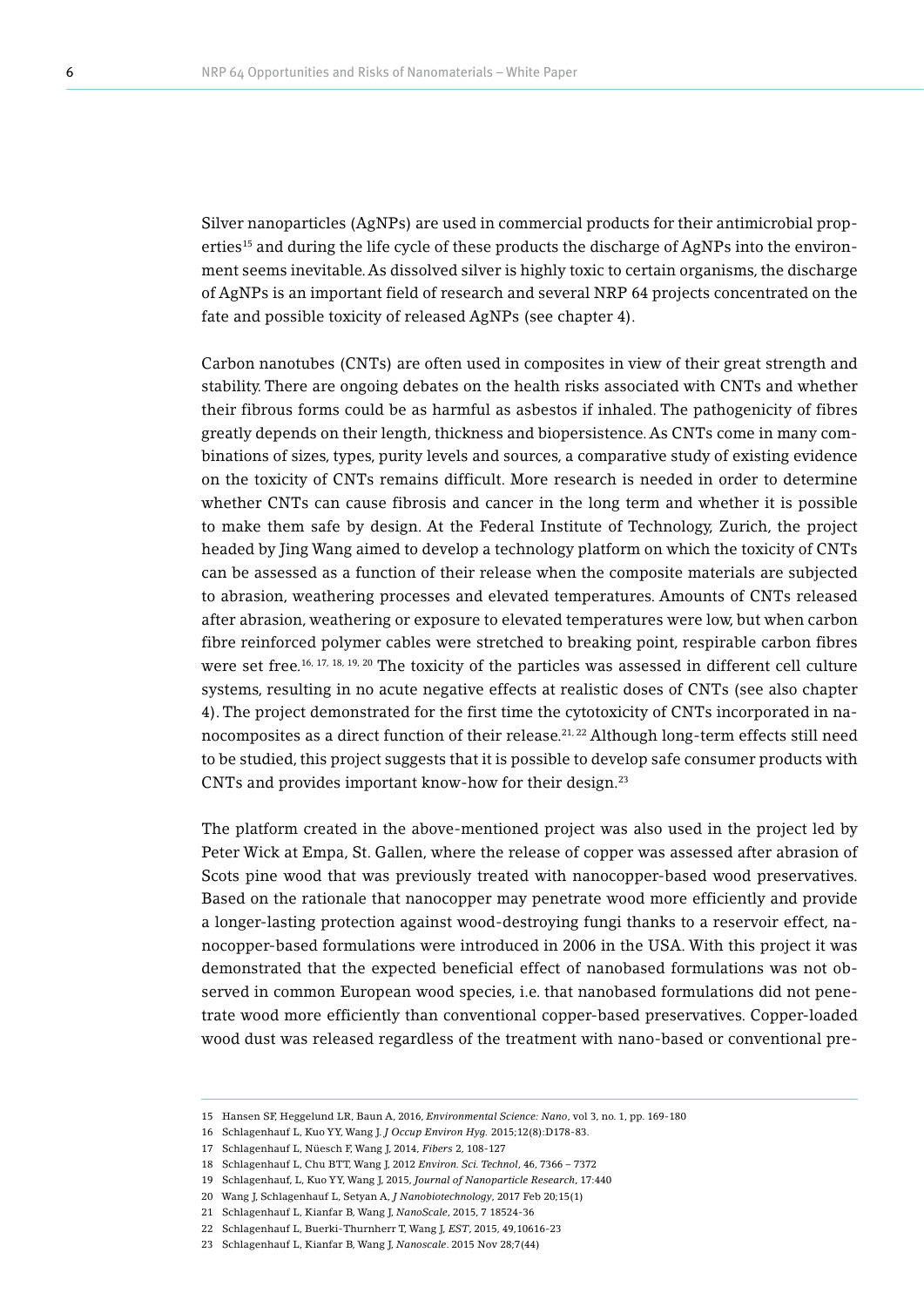servatives.<sup>24</sup> This could pose a health risk as previously recognised.<sup>25, 26</sup> Further, the project demonstrated that, over time, substantial amounts of copper are released into the environment via dissemination of spores. Mechanisms of copper release via wood dust or spores are not specifically related to nanocopper formulations, but rather generally apply to copper-based systems. The findings obtained from this project indicate that while nanocopper may be applied successfully in North America, where timber is readily treatable, in Europe the preservative is not superior to conventional wood preservatives.27 This finding is of importance for European regulatory bodies when approving or rejecting nanocopper as a wood preservative.

A reliable assessment of environmental emissions and concentrations of various nanomaterials is possible on the basis of a modelling tool developed by the research group led by Bernd Nowack at Empa, St. Gallen.<sup>28</sup> Based on the production, use and disposal of important nanomaterials such as nanosilver, nano-titanium dioxide, nano-zinc oxide, carbon nanotubes, fullerenes and nano-gold and their behaviour in technical systems, a dynamic probabilistic mass-flow model was developed which estimates the former, current and future flows of these ENMs into the environment for Switzerland and the EU.<sup>29</sup> Estimated concentrations of these nanomaterials in sewage effluent, surface water, sediments and sludge treated soils are several orders of magnitude lower than those of conventional materials.30 The combination of the mass-flow model with an environmental fate model (see section on environmental fate) and with hazard data taken from the ecotoxicological literature facilitates a probabilistic environmental risk assessment of the above-mentioned nanomaterials.31

## **Detection and Characterisation of Nanomaterials in the Environment**

Due to the diversity of types of materials available and being developed, together with the fact that each nanomaterial has its unique properties, their detection, evaluation of their fate in the environment and assessment of their potential risk are very challenging tasks. Before NRP 64 was initiated, it was not yet possible to detect and trace concentrations of nanomaterials in natural systems such as bodies of water, sediments or soils. Substantial progress has been made in the past few years and various projects within the scope of NRP 64 have made a valuable contribution. For example, in order to quantify and detect carbon-based nanomaterials (CBNs) and to identify possible biotransformation products, various new methods and techniques were developed and applied by the group led by Hans-Peter Kohler at Eawag, Dubendorf. The same research group contributed to a crit-

<sup>24</sup> Civardi C, Van den Bulcke J, Schwarze FWMR, *PLOS One*, 2016:11 (9)

<sup>25</sup> Civardi C, Schlagenhauf L, Schwarze FWMR, *Journal of Nanobiotechnology*, 2016 14:77

<sup>26</sup> Civardi C, Schwarze FWMR, Wick P. *Env Poll.* 2015. May; 200:126–132.

<sup>27</sup> Habicht J, 26. Holzschut-Tagung. Neue Normen, neue Erkenntnisse; 2010 Apr 22-23; Göttingen, DE. Münster: Self published; 2010. p. 161-188 German

<sup>28</sup> Sun TY, Gottschalk F, Nowack B. *Environ Pollut*. 2014, Feb;185:69-76.

<sup>29</sup> Bornhöft NA, Sun TY, Nowack B, *Environmental Modeling and Software,* 2016; 76: 69-80.

<sup>30</sup> Sun TY, Bornhöft NA, Nowack B, *Environ Sci Technol*, 2016, 3;50(9):4701-1

<sup>31</sup> Coll C, Notter D, Nowack B, *Nanotoxicology*, 2016;10(4):436-44.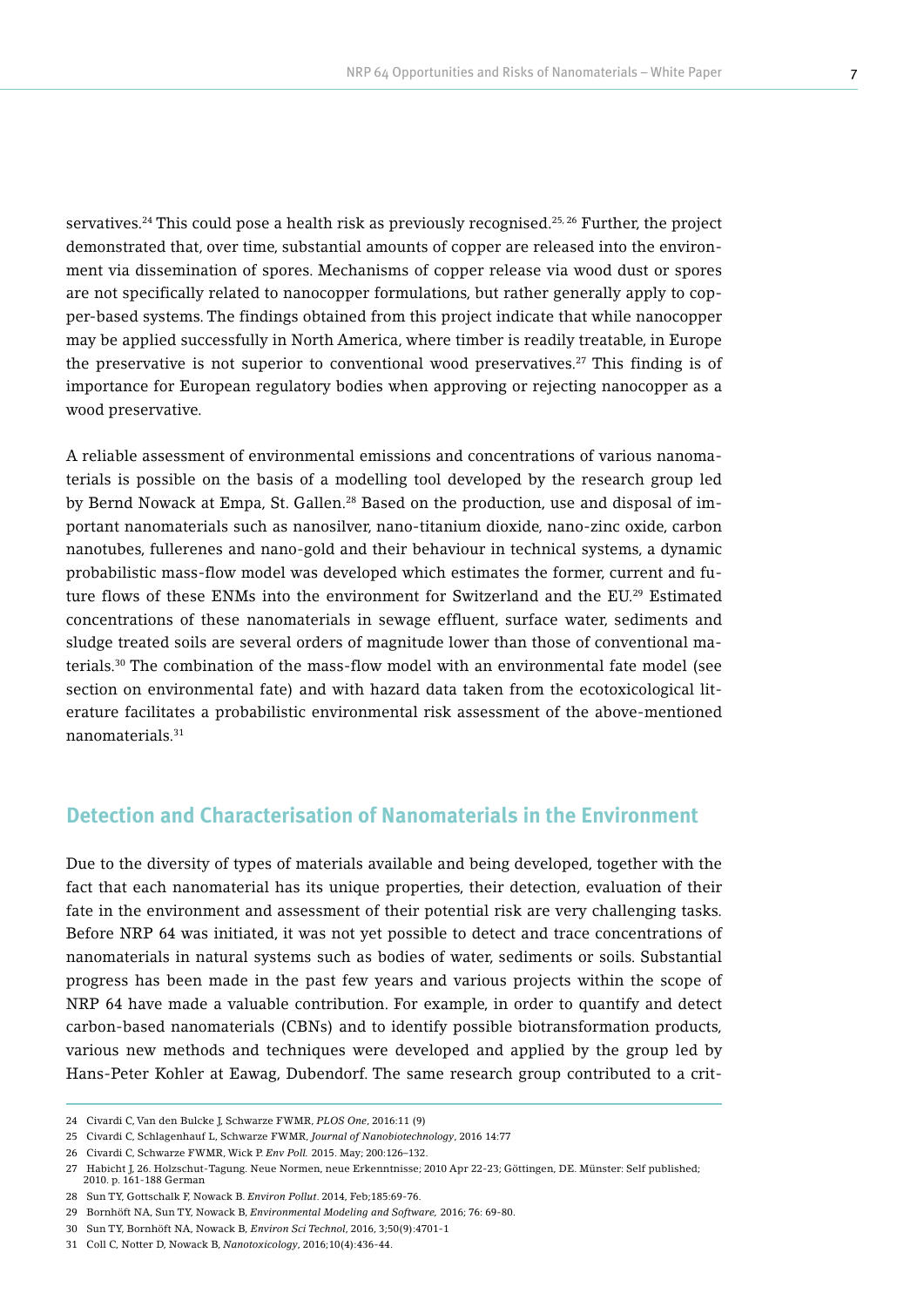ical review of methods and techniques used in carbon nanotube (CNT) research. $32, 33$  Jing Wang's group at the Federal Institute of Technology, Zurich, implemented new methods for quantifying CNTs after abrasion processes. Further, the project led by Thomas Bucheli (Agroscope, Zurich), contributed tools and methods for monitoring nanomaterials in water and in soil<sup>34, 35, 36</sup>, while the group headed by Ralf Kaegi (Eawag, Dubendorf) contributed to an increased understanding of sulphidation kinetics and reaction mechanisms of silver nanoparticles in wastewater systems.

## **Environmental Fate of Nanomaterials**

#### **Predictions based on Computational Modelling**

Once released into the environment, the flow of ENMs within the environment, as well as their potential for transformation and their possible interactions with other substances, determine their potential environmental risks and govern their accumulation within the ecosystem. In order to model such processes, the group led by Bernd Nowack at Empa, St. Gallen, developed an environmental fate model in collaboration with the Federal Institute of Technology, Zurich. Concepts of corresponding models for organic pollutants were re-designed to take account of ENM-specific properties and fate behaviour such as aggregation, sedimentation, dissolution and other surface transformations.<sup>37</sup> The results show that ENMs aggregate with naturally occurring suspended particles, which determines their transport in surface waters.38 Also, the studies confirm that sediments act as sinks for ENMs. This highlights the need to consider regional and site-specific conditions of soils and sediments when assessing the spatial and temporal variability of ENM concentrations and their potential risks for the environment and human health. The mass-flow model described in the previous section was combined with the environmental fate model in order to predict the fate of ENMs across a network of all Switzerland's major rivers.

#### **Processes in Wastewater Systems**

The fate of silver nanoparticles (AgNPs) in (waste) water systems was studied by the research group led by Ralf Kaegi at Eawag, Dubendorf. The use of silver nanoparticles in commercial products such as textiles and cosmetics is increasing, and their discharge into wastewater is inevitable. Due to the well-known antimicrobial effects of silver, AgNPs may impair biological processes that are vital to sewage treatment (e.g. nitrification during the activated sludge process). Furthermore, AgNPs may be released into the environment via the effluents of these treatment plants or the use of digested sludge as a fertiliser. AgNPs

<sup>32</sup> Petersen EJ, Flores-Cervantes DX, Winchester MR, *Environ Sci Technol.* 2016; 3;50(9):4587-605.

<sup>33</sup> Flores-Cervantes DX, Maes HM, Kohler HPE, *Environ Sci Technol*, 2014; 48: 4826-4834.

<sup>34</sup> Mortimer M, Gogos A, Slaveykova VI, *Environ. Sci. Technol.*, 2014, 48, 8760-8767.

<sup>35</sup> Gogos A, Kaegi R, Bucheli TD, *Environ. Sci. Nano*, 2014. 1, 584-594.

<sup>36</sup> Gogos A, Moll J, Bucheli TD, *J. Nanobiotechnol*., 2016, 14:40.

<sup>37</sup> Praetorius A, Scheringer M, Hungerbühler K, *Environ Sci Technol.* 2012;19;46(12):6705-1

<sup>38</sup> Praetorius A, Labille J, Bottero JY. *Environ Sci Technol.* 2014; 16;48(18)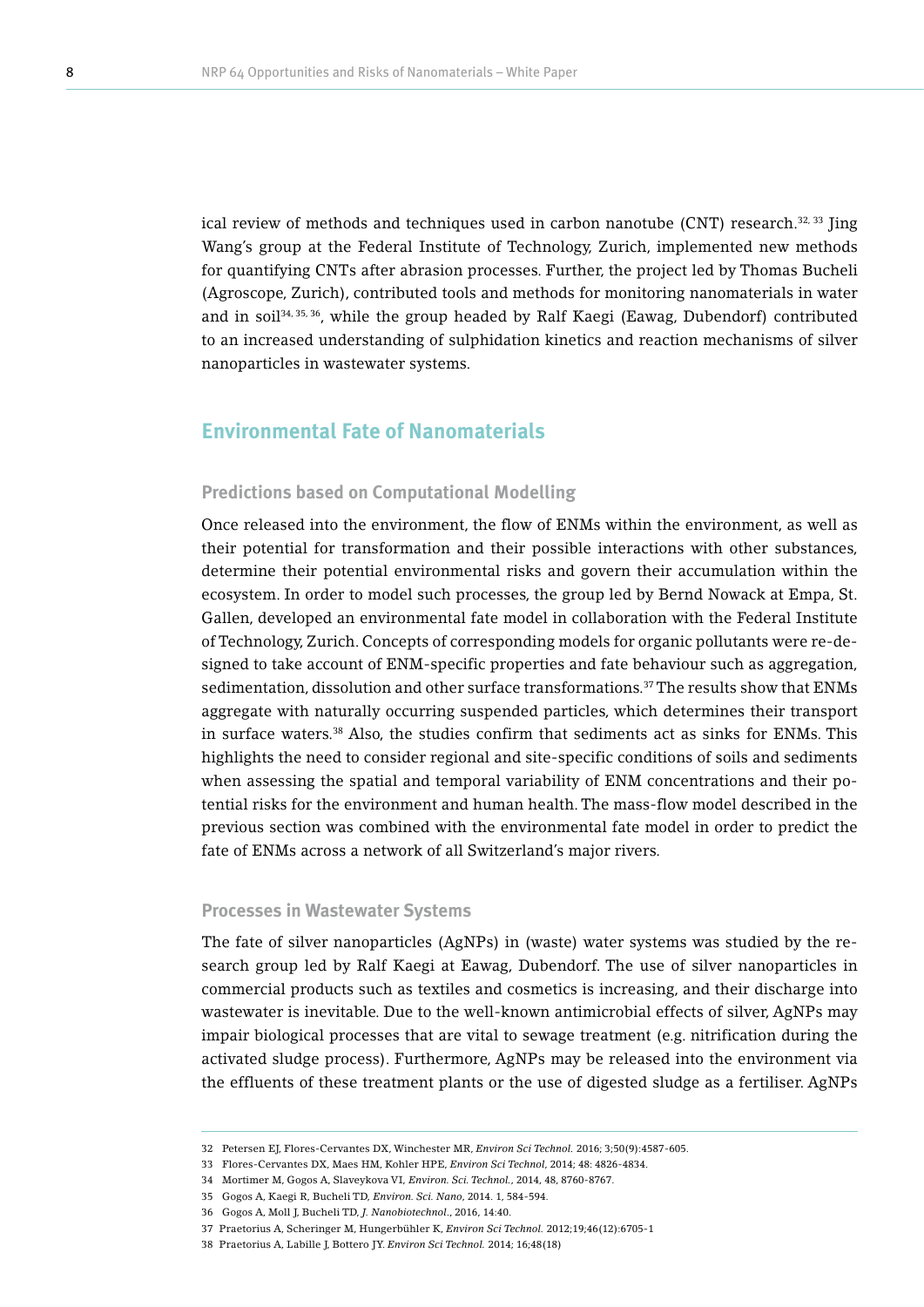were spiked into a sewage system and their changes inside a 5-kilometre-long sewer pipe were studied. Based on total silver concentrations measured in samples collected along the sewer pipeline at increasing time intervals, complemented by results from transmission electron microscopy analyses, an efficient transport of the AgNPs along the sewer channel was shown without substantial losses to the sewer biofilm.39 Synchrotron based X-ray absorption spectroscopy revealed that AgNPs become efficiently sulphidised during sewage treatment, which reduces their toxicity by several orders of magnitude.<sup>40</sup> Experiments where AgNP reacted with bisulfides in the presence of various amounts of humic acid suggested that the sulfidation of AgNP in wastewater proceeds very fast with half-life times of a few minutes to hours.<sup>41</sup> AgNPs accumulate in the sewage sludge, which results in their very efficient removal from the wastewater (up to 95 percent). Depending on applicable local policies, sewage sludge is used as a fertiliser in agriculture, which represents a possible route for the release of AgNPs into the environment. However, for Switzerland this release route is not relevant, as sewage sludge is combusted. Together, the findings indicate that only a small amount (< 5 percent) of AgNPs are released from wastewater treatment plants and reach surface waters. Experiments where AgNP reacted with other metal sulfides present in urban surface waters (e.g. CuS and ZnS) resulted in the sulfidation of the AgNP and the dissolution of the metal sulfides. Half live times for the sulfidation reaction ranged from hours to days and depended on the AgNP size and the type and concentration of the metal sulfides.<sup>42</sup> Treated sewage can be ozonated in order to degrade remaining micropollutants, whereby sulphidised AgNPs are oxidised, which results in the release of dissolved silver into the effluent (see chapter 4).<sup>43</sup> These effects may become relevant at elevated AgNP concentrations and should be taken into consideration when evaluating ozone treatments of wastewater plants, explicitly in Switzerland where several such plants are planned to be upgraded by ozone treatment. Experiments conducted with different kinds of particles (Ag, Au) of different sizes and with different coatings indicate that sewage treatment plants act as a very efficient barrier for different kinds of (metal) nanomaterials.

#### **Agriculture**

Titanium dioxide and multi-walled CNTs are considered as active ingredients or additives of pesticides and fertilisers. The project led by Thomas Bucheli at Agroscope, Zurich, analysed the mobility of such ENMs in soil, together with their uptake by soil microbes and the effects on the ecological function of these microbes.<sup>44, 45, 46</sup> Both types of nanomaterials show limited mobility due to strong interactions with soil particles.47 To assess the potential benefits and risks associated with nanomaterials used in plant protection and fertilisation, a detailed review of the current status, foreseeable applications and research priorities was

<sup>39</sup> Kaegi R, Voegelin A, Mueller E, *Water Research*, 2013, 47(12), 3866–3877.

<sup>40</sup> Kaegi R, Voegelin A, Siegrist H, *Environmental Science & Technology*, 2011, 45, 3902–3908.

<sup>41</sup> Thalmann B, Voegelin A, Kaegi R, *Environ. Sci.:*, 2016, Nano 3, 203–212.

<sup>42</sup> Thalmann B, Voegelin A, Kaegi, R, Environmental Science & Technology, 2014, 48, 4885–4892.

<sup>43</sup> Thalmann B, Voegelin A, Kaegi R, Environmental Science & Technology, 2015 ; 49(18), 10911–10919

<sup>44</sup> Moll J, Gogos A, Bucheli TD, van der Heijden MGA, *J. Nanobiotechnol*., 2016, 14:36

<sup>45</sup> Moll J, Okupnik A, Bucheli, TD, Widmer F, *PLoS ONE.* 2016, 11(5)

<sup>46</sup> Moll J, Gogos A, Bucheli TD, van der Heijden MGA, *J. Nanobiotechnol.*, 2016, 14:36.

<sup>47</sup> Gogos A, Moll J, Bucheli TD, *J. Nanobiotechnol.*, 2016, 14:40.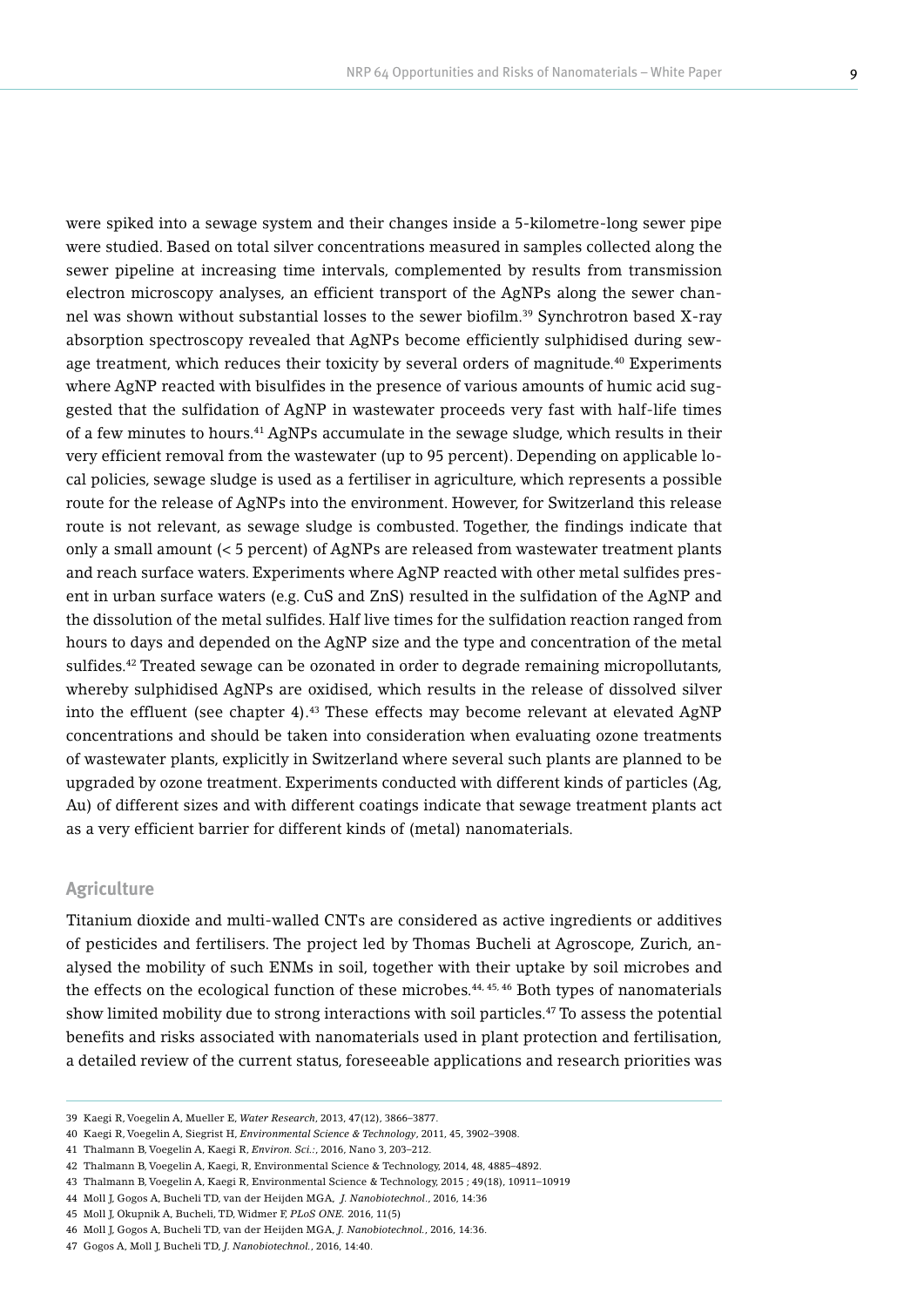carried out within the scope of this project. This review was highly recognised by international experts in the field and was discussed at international meetings, workshops and conferences.48

#### **Biodegradation**

Biodegradation of nanoparticles may occur via routes typically observed in the biodegradation of organic molecules. However, it may also result in changes in the physical structure or surface characteristics of the material, depending strongly on the chemical and physical nature of the particle. When NRP 64 was initiated, there was a great need to find evidence of possible biotransformation mechanisms, including potential structural defects of CBNs acting as reaction sites. Familiarity with such processes is of great importance as the production of CBNs steadily increases, with an estimated worldwide production of more than 300 tonnes per annum of CNTs and fullerenes alone. CBNs are known for their very high thermal, chemical and mechanical durability. Based on these characteristics it is expected that CBNs are very persistent in the environment and undergo biotransformation at very slow rates. The project led by Hans-Peter Kohler (Eawag, Dubendorf) systematically analysed various CNT materials and developed methods to quantify and assess the extent of enzymatic transformations of CNTs. In this *in-vitro* setup, peroxidase mediated degradation was very slow.49 In contrast, in biological systems such as macrophages, neutrophilic and eosinophil leucocytes, much faster degradation is reported in the literature.<sup>50, 51, 52</sup> However, CNT characteristics that make materials more or less resistant to biological transformation could be identified – a finding with implications for CNT design. Also, the findings provided information about enzymes that could play a key role in degradation processes and therefore might be used for the long-term treatment of CNTs in water or soils. The key outcome of this project emphasised the importance of the systematic characterisation of CBNs in various settings in order to draw reliable conclusions with regard to transformation processes. A review was therefore carried out regarding the status of techniques for the qualitative and quantitative analysis of CBNs and their applications.<sup>53</sup>

<sup>48</sup> Gogos A, Knauer K, Bucheli TD, *J. Agric. Food Che*m, 2012, 60, 9791-9792

<sup>49</sup> Flores-C ervantes DX, Maes HM, Kohler HPE, *Environ Sci Technol*, 2014; 48: 4826-4834

<sup>50</sup> Andón FT, Kapralov AA, Kagan VE. Small 9.16 (2013): 2721-2729.

<sup>51</sup> Farrera C, Bhattacharya, Fadeel B. *Nanoscale* 2014,6 (12), 6974-6983.

<sup>52</sup> Kotchey GP, Zhao Y, Kagan VE, Star A. Advanced drug delivery reviews (2013), 65 (15), 1921-1932.

<sup>53</sup> Petersen EJ, Flores-Cervantes DX, Bucheli TD, Winchester MR, *Environ Sci Technol.*, 2016; 3;50(9):4587-605.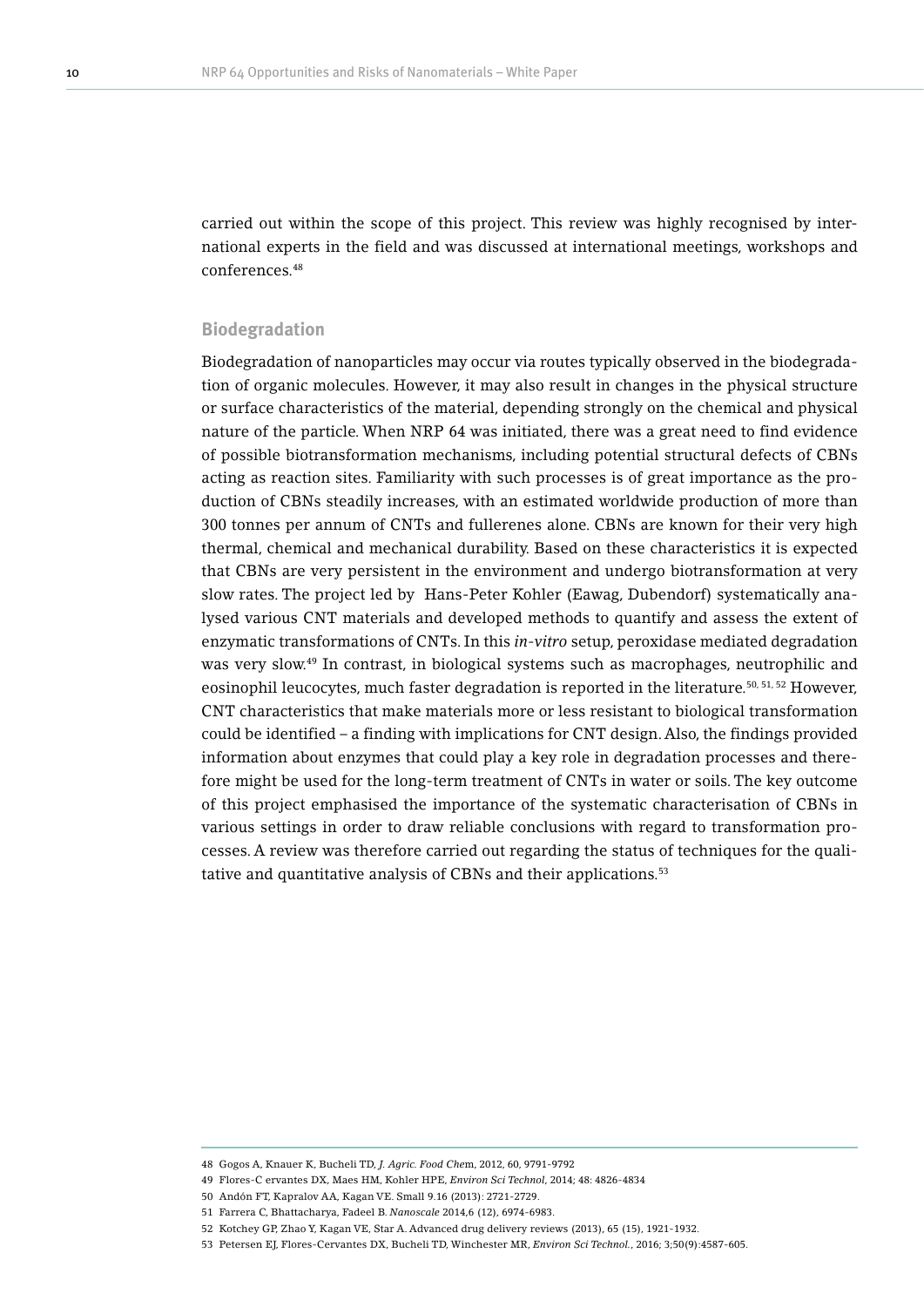# **3. Nanomaterials for Human Health Applications**

The development and study of nanomaterials for medical applications is a key focus of nanomedicine research and development (where «nanomedicine» denotes the use of nanoscience methods, materials and tools to the benefit of human health). The design of ENPs is seen as one of the most promising applications of nanomaterials, because such innovative materials open the door to new ways to protect human health and prevent disease by allowing the monitoring of health and the early detection of diseases. Furthermore, they are suitable for delivering therapies that overcome problems with conventional drugs. $54$  This was also successfully demonstrated by projects within the scope of NRP 64.

Various projects focused on specific types of nanoparticles, including magnetic, gold and polystyrene nanoparticles. Magnetic nanoparticles are currently used together with a magnetic force for cell sorting,55 e.g. to gather circulating stem cells that might then be used after leukaemia therapy to replenish blood cells. Such nanomagnets are also used in medical imaging and permit the new therapeutic modality of targeted hyperthermia in cancer.56 By combining diagnostic and therapeutic capabilities, they are an enabling technology for theranostics, e.g. in simultaneous detection and treatment of a disease such as cancer.<sup>57</sup> Gold nanoparticles are already widely used in rapid diagnostic tests in clinical practice worldwide due to their characteristic optical properties. Multifunctional gold-based nanocomposites have the potential to improve theranostics of cancer and other diseases.58 Other types of nanoparticles include polystyrene nanoparticles used as biosensors in rapid tests, nanoparticle vaccines<sup>59, 60</sup> and nanoparticles for targeted drug delivery.<sup>61</sup>

Research results can contribute to our understanding of the world around us, but they can also contribute towards societal goals such as public health, medical applications and industrial progress. In order for a scientific finding to have an impact, the process of industrial «translation» is of the utmost importance. This transition from theory to practice in medicine often requires 4 to 6 years in diagnostic applications and devices, and 6 to 12 years (or even longer) for applications for new therapies. Current concepts for the development of new therapies are highly regulated in order to assure safety and ethics when human participants are involved. While NRP 64 was not designed as a product development programme, but rather for elucidating the scientific bases for the safe use of ENMs in human

<sup>54</sup> Kagan CR, Fernandez LE, Weiss PS, *ACS-Nano*, 2016, 10 (10), 9093–9103.

<sup>55</sup> Plouffe BD, Murthy SK, Lewis LH, *Rep Prog Phys*., 2015, 78(1)

<sup>56</sup> Hayashi K, Nakamura M, Ishimura K. *Theranostics*. 2013;3:366-76

<sup>57</sup> Gobbo OL, Sjaastad K, Prina-Mello A. *Theranostics*; 2015; 5(11): 1249–1263.

<sup>58</sup> Dykman LA, Khlebstov NG. *Biomaterials*; 2016, 108, 13-34

<sup>59</sup> Zhao L, Seth A, Middelberg AP. *Vaccine*; 2014, 32 (3), 327-337

<sup>60</sup> Powles L, Xiang SD, Plebanski M, *Vaccines*, 2015, 3(4): 894–929

<sup>61</sup> Masood F. *Materials Science and Engineering*, C, 2016; 60, 569 - 578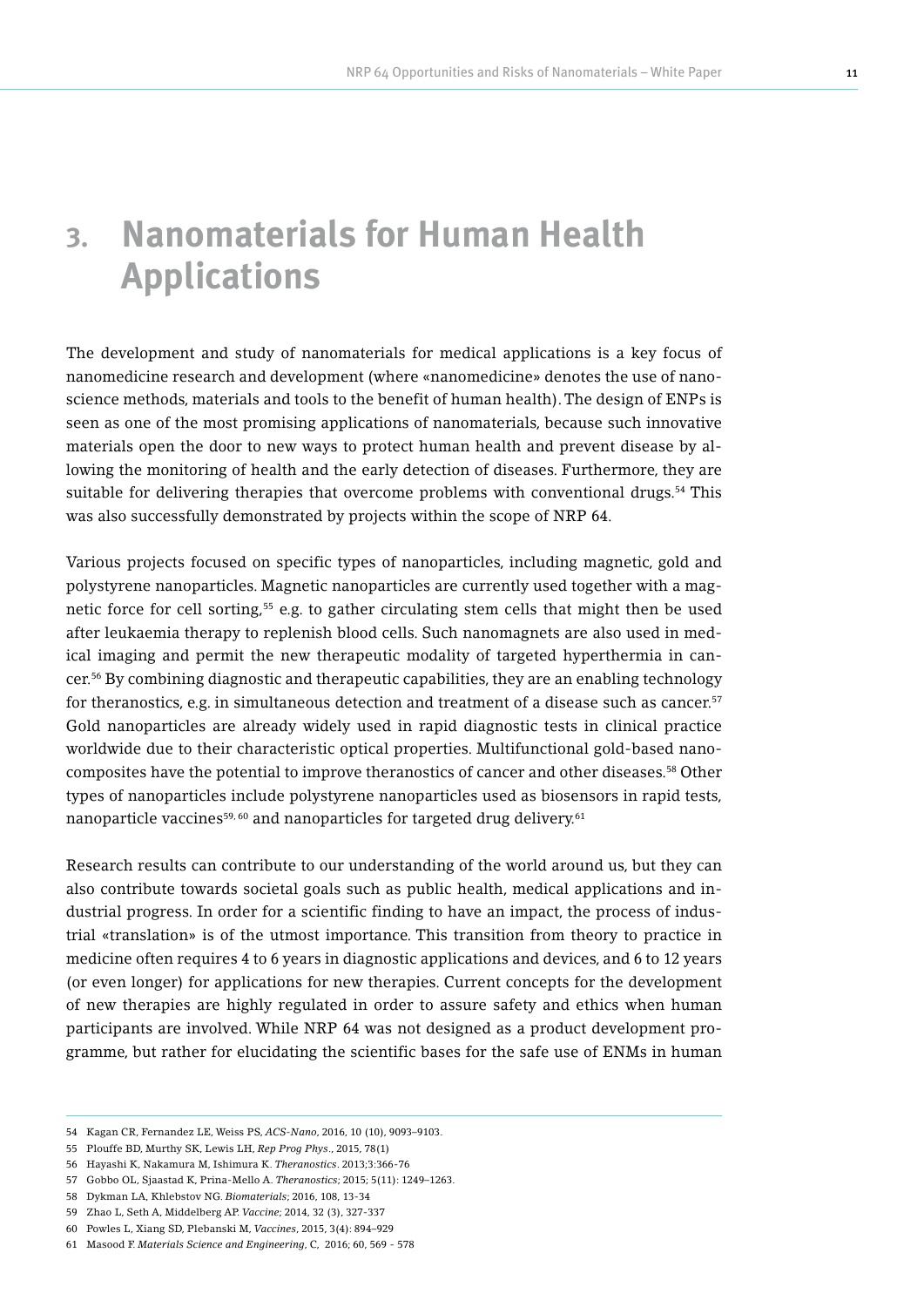health and the environment, it nevertheless resulted in project outcomes that approximate medical applications.

The following projects focusing on health applications demonstrate the benefits of ANMs and raise awareness of the associated risks, and illustrate the multidisciplinary character and translational aspects of this field. The majority of projects used nanoparticles, except the last one listed here, which used cellulose nanofibres and was the result of an unexpected discovery.

The first project presented here focused on the development of a new extracorporeal blood purification system by exploiting biocompatible carbon-coated magnetic nanoparticles developed by Beatrice Beck Schimmer at the Institute of Anaesthesiology, University Hospital Zurich. It offers the possibility of target molecule isolation and removal from the body, e.g. in a detoxification procedure used after a drug overdose or in case of an imbalance in inflammatory mediators. This was demonstrated by the removal of the drug, digoxin, and the toxic heavy metal, lead, from the blood of living rats<sup>62</sup> and by the rapid elimination of endotoxins from human blood in vitro.<sup>63</sup> Potential risks of this technique were examined by studying the possible interaction of the nanoparticles with blood cells and plasma, including inflammation reactions and toxicity. Coagulation was not affected to a clinically relevant degree and no inflammatory reaction could be shown during the experiments. Long-term exposure that could, for example, result from a device failure of the magnetic trap while eliminating toxins in extracorporeal circulation, did not reveal any sign of inflammation, necrosis or induction of malignancy in liver and lung tissues. This blood purification system based on carbon-coated magnetic nanoparticles developed in this NRP64 project has the potential to be translated to clinical medicine. The nanoparticles were extensively tested in the extracorporeal blood compartment, thus permitting the next step towards a clinical phase I study.

The immune-modulatory potential of gold nanoparticles with different surface coatings was explored in the project led by Barbara Rothen-Rutishauser at the Adolphe Merkle Institute by using a sophisticated 3D lung model that emulates the human airway tissue barrier (in vitro) and a mouse model (in vivo). The findings indicated that specific surface properties, including charge and composition of surface modified gold nanoparticles, can modulate the uptake of the nanoparticles by human monocyte-derived dendritic cells, but this does not affect the phenotype, cytotoxicity or cytokine secretion.64 The influence of the surface charge on the interaction between the nanoparticles and antigen presenting cells in different respiratory tract compartments was then further investigated in vitro as well as in vivo.65, 66 Positively charged particles coated with a poly-vinyl-alcohol polymer were taken up to a larger degree in comparison with particles with negative surface charge in both models. In addition it was demonstrated that the positively charged gold nanoparti-

<sup>62</sup> Hermann IK, Schlegel A, Beck-Schimmer B, *Nanoscale* 2013; 5: 8718-23

<sup>63</sup> Hermann IK, Urner M,, Beck-Schimmer B, *Adv Healthc Mater*, 2013, 6: 829-35

<sup>64</sup> Fytianos K, Rodriguez-Lorenzo L, Rothen-Rutishauser B. *NBM*, 2015, 11(3):633-44.

<sup>65</sup> Fytianos K, Chortarea S, Rothen-Rutishauser B, *ACS Nano*. 2017 Jan 24;11(1):375-383

<sup>66</sup> Seydoux E, Rodriguez-Lorenzo L,, von Garnier C. *NBM*; 2016, 12 (7), 1815 - 1826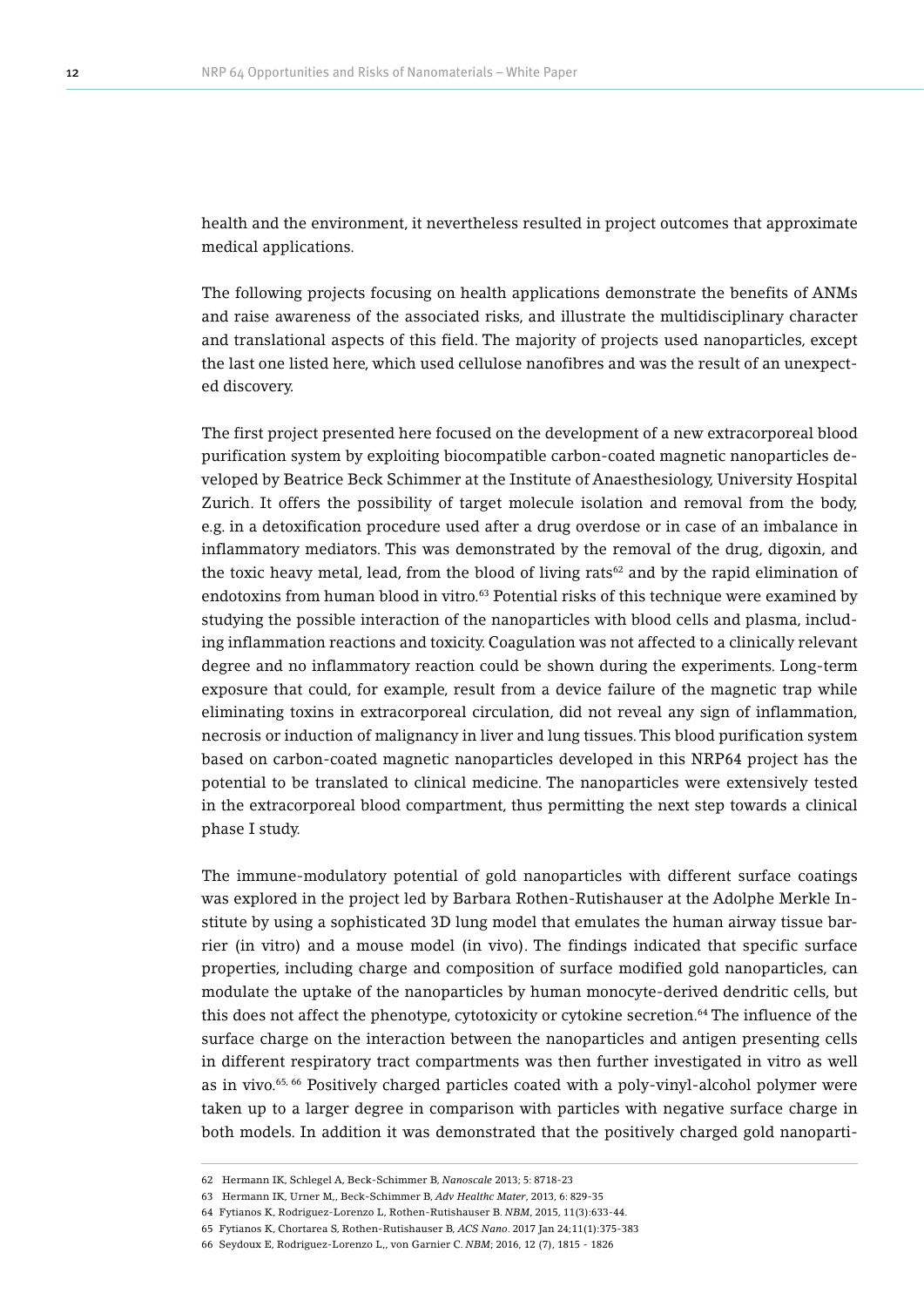cles induced T-cell activation in draining lymph nodes of the respiratory tract in vivo. Thus, surface charge determines the uptake by antigen presenting cell population in different respiratory tracts and plays a role in the modulation of downstream immune responses such as the proliferation of CD4+ T cells in lung draining lymph nodes. These findings are examples of particle-specific properties, which are important for the development of, for example, immune-modulatory nanoparticles.

A Federal Institute of Technology, Lausanne, project led by Francesco Stellacci explored new composite nanoparticles that combine a metallic core with a coating of organic molecules. Remarkably, these are able to cross the cell wall.<sup>67</sup> This involves an energy independent interaction of the ligand of the metallic nanoparticle with the plasma membranes in diverse biological systems. Proteins are able to adsorb in a corona-like structure on the particles' surface. Modification of this surface results in changes in the corona and clever design could therefore optimise the interaction of the particles with, for example, cell membranes, proteins or viruses<sup>68</sup> when such an interaction is required. While the design of such nanoparticles contributes towards progress in science, the effective and safe use of such materials for targeted drug delivery will require more research. Nevertheless, such achievements in early phase innovative projects require a wise research funding policy, which ensures that academic innovations can ultimately lead to competitive applications to the benefit of patients, as well as provide impulses for Swiss industry.

In the project led by Peter Wick at Empa, St. Gallen, the translocation mechanism of nanoparticles across the human placenta barrier was studied using the *ex-vivo* placenta perfusion model. It was demonstrated that unmodified polystyrene nanoparticles are able to cross this barrier in a size dependent manner<sup>69</sup> and that their surface modification plays a significant role in the translocation rate.<sup>70</sup> Understanding such quantitative structure-effect relations opens the door to «Safety-by-Design» approaches for future products. Safety studies demonstrated that specific particles were accumulated in placental tissue without affecting the viability and functionality of the placenta within the period of observation.<sup>71,</sup>  $72$  Such nanoparticle-based transport systems will require further study in order to identify detailed mechanisms and could also open up another possible route for future nanomedical applications.

A project led by Martin Frenz at the University of Bern studied the use of nanoparticles for suture-less blood-vessel repair in surgery by laser. Dye-enhanced nanoparticles were incorporated into a biodegradable implant for the purpose of transforming laser light into localised heat for the suture-less laser soldering of blood vessels, in particular in the brain. Two types of nanoparticles (gold and silica) with different surface properties were developed and investigated. Thorough safety studies were carried out and included the study of

<sup>67</sup> Carney RP, Carney TM, Stellacci F. *Biointerphases*;, 2012, 7, 17

<sup>68</sup> Huang R, Carney RP, Stellacci F, Lau BL. *Nanoscale*; 2013, 5 (15), 6928-35

<sup>69</sup> Grafmüller S, Manser P, von Mandach U, *J. Vis. Exp.* 2013, 76, e50401

<sup>70</sup> Grafmueller S, Manser P, Wick P, *Environ Health Persp*, 2015 123:12 1280-1286

<sup>71</sup> Grafmueller S, Manser P, WickP, *Sci Technol adv Mat*, 2015(16) 044602

<sup>72</sup> Grafmueller S, Manser P, Wick P, *Environ Health Pers*p, 2015 123:12 1280-1286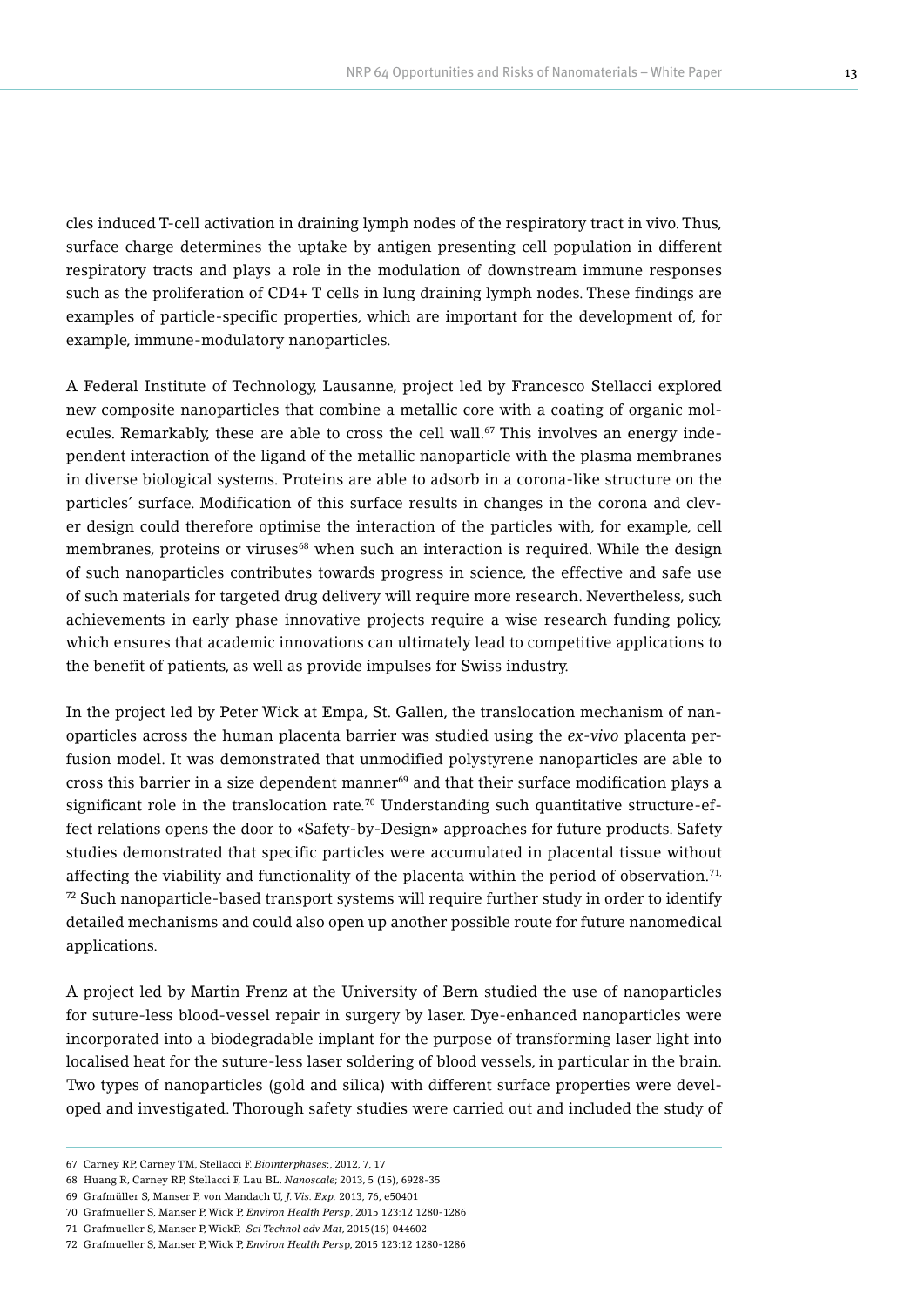biodegradation of the implants containing nanoparticles. The effects of the nanomaterials on enzymes, cell lines and primary cells *ex-vivo* were examined and an organotypic model was used to emulate an *in-vivo* situation.<sup>73</sup> The nanoparticles were mostly absorbed in a concentration- and time-dependent manner by the immunoreactive cells of the brain. Confirming the findings by others in NRP 64, less negatively charged nanoparticles were taken up more rapidly. Among several involved endocytosis pathways, macropinocytosis was the most prominent. Studies to determine the safety of the material indicated that cell viability was not affected, but at the highest tested nanoparticle concentration a brief increase in oxidative stress was detected. Among several tested particle types, gold nanoparticles proved to be the best candidates for laser assisted vascular soldering in the brain. In addition, several particle types, including polycapsulated nanoparticles for laser tissue soldering, were also developed.74

The group led by Christoph Weder at the Adolphe Merkle Institute focused on the study of new high-performance polymer nanomaterials based on natural cellulose nanofibres isolated from renewable sources such as plants or wood. Here, one of the goals was to assess the potential risks of these materials following inhalation, $75$  while another was to gain control over the synthesis of morphologies by understanding and exploiting nanofibre-to-nanofibre or nanofibre-to-polymer interactions. Such architectures could be key materials for an abundance of applications including tissue engineering. Multi-zonal polymer / nanofibre composite scaffolds were developed, emulating the structure, chemical cues and mechanical characteristics of mature articular cartilage.<sup>76, 77</sup> Thes e scaffolds bear phosphate moieties at the surface that nucleate and promote the formation of hydroxyapatite, which is required to integrate with the subchondral bone. Further studies led to the production of poly (D,L-lactide) / nanofibre composites. In vitro studies showed that such multi-zonal scaffolds promote the growth of neo-cartilage. Most importantly, the characteristics are similar to mature native tissue. Even though the findings were extremely promising, significant additional research and reliable in vivo data will be required in order for this method to be translated from research into practical application.

<sup>73</sup> Koch F, Möller AM, Mevissen M, *Toxicology in Vitro*, 2013,, 28(5), 990 - 98

<sup>74</sup> Schönbächler A, Andereggen L, Reinert M, *J Neurol Surg A Cent Eur Neurosurg*, 2012, 73 - P048

<sup>75</sup> Endes C, Schmid O, Clift MJ, *Part Fibre Toxicol*, 2014 Sep 23;11:40

<sup>76</sup> Camarero Espinosa S, Rothen-Rutishauser B, Foster EJ. *Biomaterials*, 2016, 42 - 52.

<sup>77</sup> Camarero Espinosa S, Kuhnt T, Weder C, *Biomacromolecules*, 2013, 14, 1223-30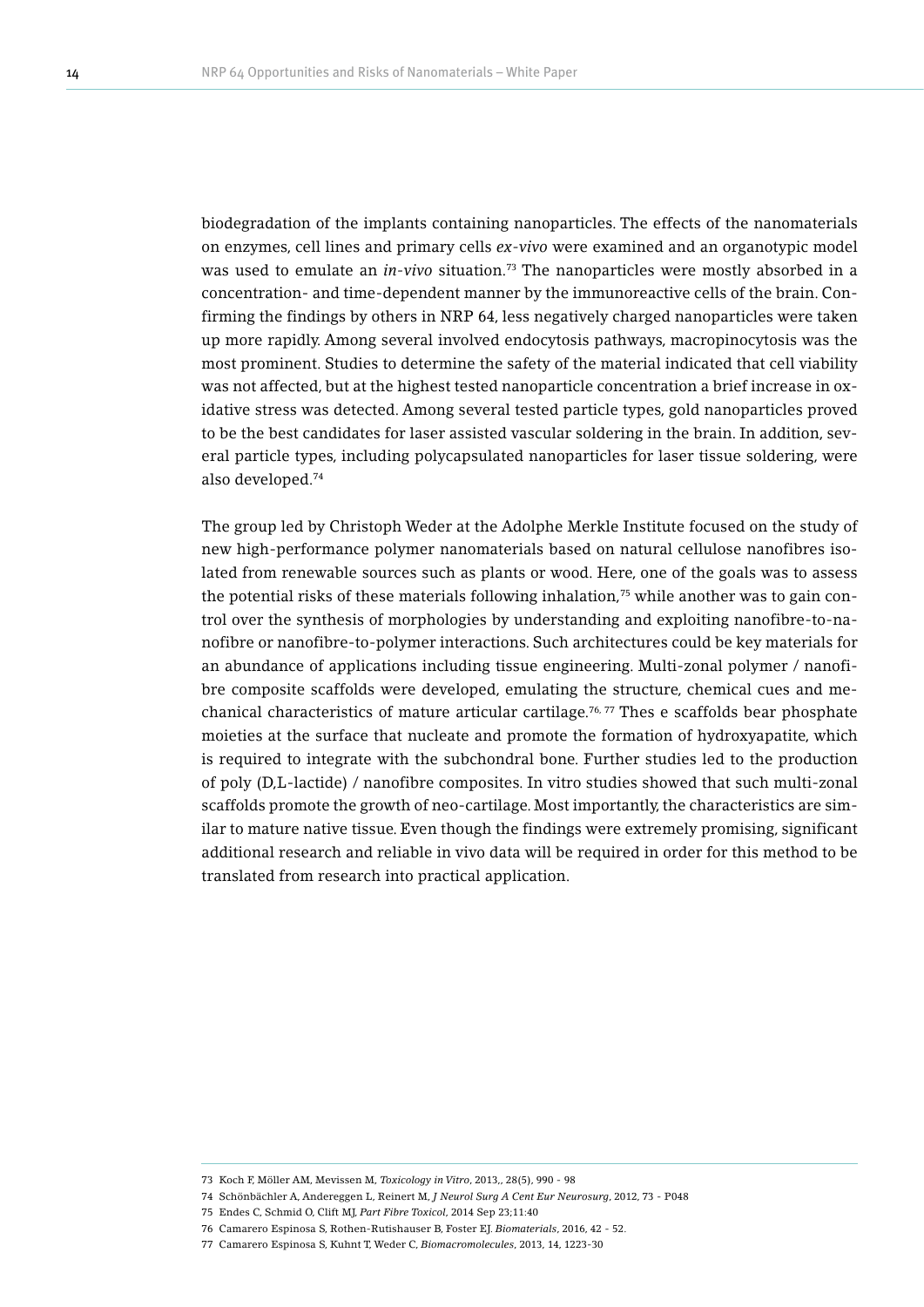# **4. Safety Aspects and Risk Assessment**

Gaining greater insight into nano safety in the context of applications was a declared goal of NRP 64. It is well known that nanomaterials may lose their specific properties after their release into the environment due to the simultaneous occurrence of numerous potential transformation processes.78 Life cycle considerations are an important aspect for the safe use of new materials in general, including nanomaterials. The rapidly increasing number of newly discovered and synthesised nanomaterials in various fields of application, and the growing number of scientific methods that are suitable for studying the safety and risks associated with a given material, are producing a large body of knowledge in this field.<sup>79, 80</sup> However, not every available analytical method can, should or will be applied to every material. As this is a rapidly evolving field, standardisation and development of testing guidelines for nanomaterials is an ongoing activity in international organisations such as the ISO and OECD. In this context the main aim of the NRP 64 studies is to provide fundamental, mechanistically based scientific insight that in the long term will be of great value for the development of assessment methods for existing or newly developed materials.

## **Impacts of Nanomaterials on Freshwater and Soil Organisms**

Due to their small size and high surface reactivity, engineered nanomaterials (ENMs) have the potential to interact with organisms in different ways compared with the corresponding bulk substances or dissolved forms of the same material. This interaction depends on a combination of factors such as the chemical composition of the material, the size and surface properties that can influence how the material behaves in the environment, with possible implications for biological impacts.81 Biological effects caused by ENMs include oxidative stress due to formation of reactive oxygen species (ROS) and inflammatory cytokine generation, alteration of membrane integrity, composition and permeability, and effects due to the toxic metal ions as a result of dissolution of metal and metalbased ENMs.

In the scope of NRP 64, a new, highly sensitive bio-sensing platform was developed by Olivier Martin at the Federal Institute of Technology, Lausanne, that enables the real-time and non-invasive measurement of several oxidative stress markers when aquatic microorganisms are exposed to ENMs.<sup>82</sup> This project focused on the fact that the characterisation of ENPs as well as realistic exposure conditions is crucial in order to derive meaningful information from ecotoxicological studies. Also, it became clear that the environmental impacts of ENMs strongly depend on the environment in which they are measured, including environmental conditions that are usually neglected, such as illumination. The developed

<sup>78</sup> Lowry GV, Gregory KB, Apte SC, *Lead J.R. Environ. Sci.Technol.*, 2012, 46, 6893-6899

<sup>79</sup> Nel AE, Parak WJ, Weiss PS, *ACS Nano*, 2015; 23;9(6):5627-30.

<sup>80</sup> Kagan CR, Fernandez LE, Weiss PS, *ACS Nano*, 2016 (Epub ahead of print

<sup>81</sup> Lundqvist M, Stigler J, Dawson KA, *Proc Natl Acad Sci U S A*, 2008; 23;105(38): 14265-70.

<sup>82</sup> Koman VB, Santschi C, Martin OJ, *Biosens Bioelectron*, 2015 Jun 15;68:245-52.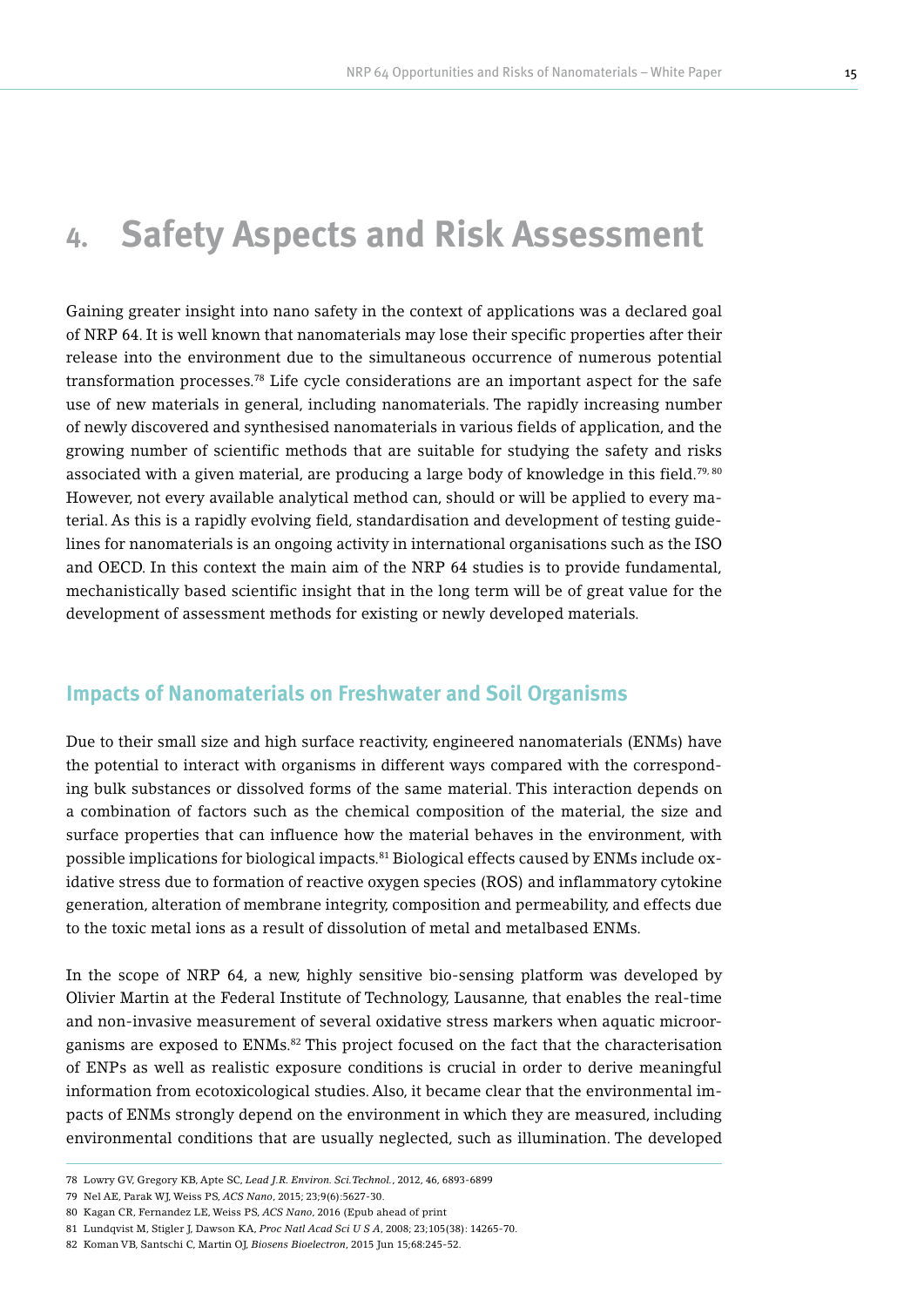platform facilitates dynamic toxicity assessments in model organisms for different types of ENPs under various realistic environmental conditions.

It is the antimicrobial properties of nanosilver (AgNPs) that pose the greatest environmental risk for systems dominated by microorganisms. Renata Behra (Eawag, Dubendorf) focused on the effects of AgNPs on food webs and key ecosystem functions. Two systems were studied that depend on healthy microorganism communities. Firstly, microbial biofilms dominated by algae and various other microorganisms, and secondly, a system dominated by leaf-decomposing fungi that interact with bacteria and aquatic fauna such as shrimps. In short-term exposure, AgNPs and ionic silver showed both the potential to disrupt important functions for both systems 83, while long-term exposures also resulted in changes of community composition, with a disruption of key stream functions driven by either periphyton or by microbial litter-decomposers<sup>84</sup>. The efficient AgNP affected the behavior of organisms feeding on these biofilms corroborating their role of algal biofilms as an important entry of nanomaterials and metals in the trophic chain. The results indicate that AgNPs can have direct and indirect effects on aquatic communities and thus challenge the use of simple toxicity assays as a sole basis for risk assessment.<sup>84, 85</sup> The fact that some effects were found to be caused specifically by AgNPs and cannot be explained by the presence of ionic silver implies the need to reconsider the adequacy of current regulations for water-quality with regard to nanoparticles. Finally, within this project it was demonstrated that ozone treatment of waste water, a process used in sewage treatment plants to degrade residual micropollutants, increases the toxicity of wastewater plant effluents through the release of toxic Ag ions.<sup>86</sup>

Whereas the project described above concentrated on the effects of AgNPs on microorganisms, the group led by Kristin Schirmer at Eawag, Dubendorf, set out to understand how AgNPs specifically interact with cells of aquatic organisms. This project studied algal cells, which are protected by a cell wall, and fish cells, which only have a cell membrane. It was found that algal cells do not internalise the nanoparticles, and the toxicity of AgNPs was explained by the ionic silver that was dissolved from the particles.<sup>87</sup> In contrast, fish cells take up AgNPs quickly via endocytosis mechanisms..<sup>88, 89, 90</sup> In a unique approach, the group characterised the proteins in the protein corona of the particle and demonstrated that the corona comprises a footprint of the destination of a particle within a living cell and reveals mechanisms underlying the particle toxicity.<sup>91</sup> This method will be of great value for the identification of protein-particle interactions, not only in the field of environmental protection, but also in the areas of human health and biomedical sciences. Together, the findings demonstrated the dynamic nature of nanoparticle-cell interaction, underlined the

<sup>83</sup> Gil-Allué C., Schirmer K., Behra R, *Environ Sci Technol*, 2015; 49, (2), 1165-1172.

<sup>84</sup> Tlili A, Jabiol J, Gessner MO, *Environmental Science & Technology*, 2017: 51 (4), pp 2447–2455.

<sup>85</sup> Tlili A, Cornut J, Gessner MO, *Nanotoxicology*, 2016;10(6):728-35.

<sup>86</sup> Thalmann B, Voegelin A, Kaegi R, *Environ Sci Technol.*, 2015 15; 49(18):10911-9.

<sup>87</sup> Li X, Schirmer K, Behra R, *Environmental Science*, 2015, Nano. ,2, 594-602.

<sup>88</sup> Yue Y, Behra R, Schirmer K, *Nanotoxicology*, 2015, 9(1):54-63.

<sup>89</sup> Yue Y, Behra R, Schirmer K, *Environmental Science*, 2016, Nano 3 (5), 1174-1185

<sup>90</sup> Yue Yang Y, Li X, Schirmer K, *Journal of Nanobiotechnology*, 2017, accepted.

<sup>91</sup> Yue Y, Behra R, Schirmer K, *Environmental Science*, 2016, Nano 3 (5), 1174-1185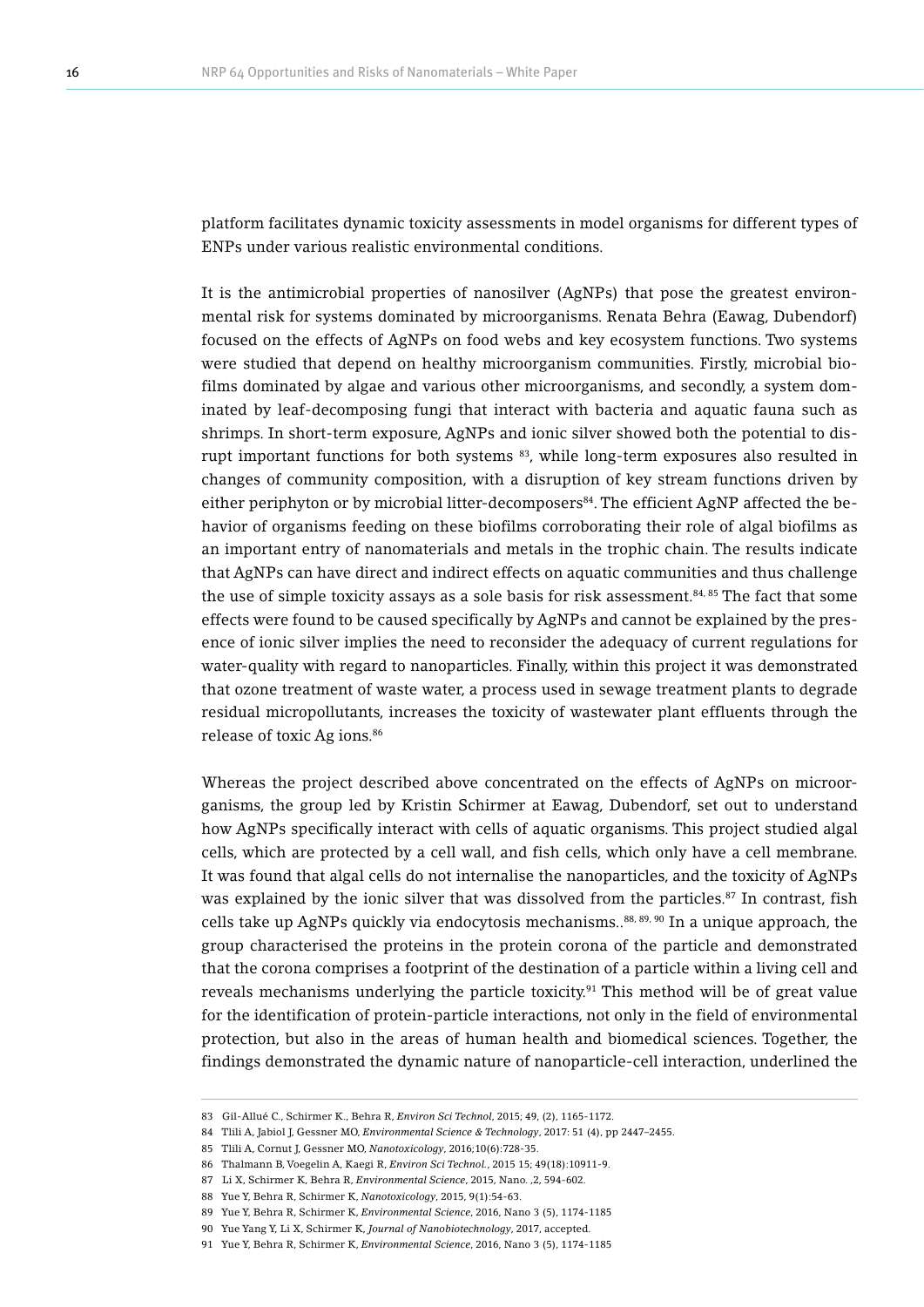importance of studying particle characteristics as closely as possible in the environment they truly encounter, and highlighted the importance of considering potential long-term effects. Using a newly developed fish cell model that is suitable for long-term experiments the group found that AgNPs inhibit cell proliferation.<sup>92</sup> Additional research will be required in order to better understand the long-term effects. However, a suitable *in-vitro* model is now available.93, 94

Possible adverse effects of ENMs on soil bacteria and crops were investigated by the group led by Thomas Bucheli at Agroscope, Zurich. In this project, titanium dioxide and multi-walled CNTs both indicated limited mobility in soil due to strong interactions with soil particles.95 In liquid culture experiments, the growth rate of Rhizobium trifolii, a soil bacterium which is able to fix nitrogen in symbiosis with clover, was decreased significantly when exposed to high concentrations of titanium dioxide.<sup>96</sup> In soil systems however, high concentrations of titanium dioxide did not affect symbiosis of R. trifolii with clover or wheat.<sup>97</sup> Although the experiments conducted here concentrated on specific ENPs and did not legitimate an extrapolation of results to other agricultural systems, the results indicated that the low mobility and availability of NPs in soil reduces their risk for soil organisms. Overall, the project provided important exposure and effect data as well as methods for a risk assessment of ENP applications in the agro-environmental context. However, there are still important knowledge gaps. Taking into consideration the fact that research and development activities in the field of ENP-containing pesticides and fertilisers are constantly progressing, it is highly important to further investigate fate, exposure and mechanisms of toxicity of various ENPs in the soil.

## **Impacts of Nanomaterials on Human Health**

Nanomaterials may have direct or indirect (e.g. silica particles via food) impacts on human health and could therefore pose risks. Risk depends on multiple factors, including the produced quantity of a given material, the exposure of individuals (duration of exposure, time after exposure), uptake by the body, interaction with the organism, stability of a material and its biodegradation, excretion from the body and distribution and accumulation in the environment. In order to develop nanomaterials for applications in human health, a proactive approach to mechanistic understanding of nano-bio interaction is advisable because it allows a more reliable assessment of risk and opens the door to a «safe-by-design» approach in which materials are designed so that they cannot lead to undesirable effects outside their location of application and the time window of choice.

The project led by Hanspeter Nägeli (University of Zurich) focused on the development of an *in-vitro* test to assess the biological activity of food-borne nanomaterials and their

<sup>92</sup> Yue Y, Behra R, Schirmer K, *Nanotoxicology*, 2016, 10:8, 1075-1083

<sup>93</sup> Schirmer K, *Nanoscience and the Environment*, 2014, Vol 7, *FNS*, UK: Elsevier, 195-222.

<sup>94</sup> Schirmer K, Behra R, Zweck A, *Pan Stanford Publishing Pte. Ltd. Singapore*, 137-158

<sup>95</sup> Gogos A, Moll J, Bucheli TD, *J. Nanobiotechnol.*, 2016, 14:40.

<sup>96</sup> Moll J, Okupnik A, Widmer F, *PLoS ONE*, 2016, 11(5):e0155111.

<sup>97</sup> Moll J, Gogos A, van der Heijden MGA, *J. Nanobiotechnol.*, 2016, 14:36.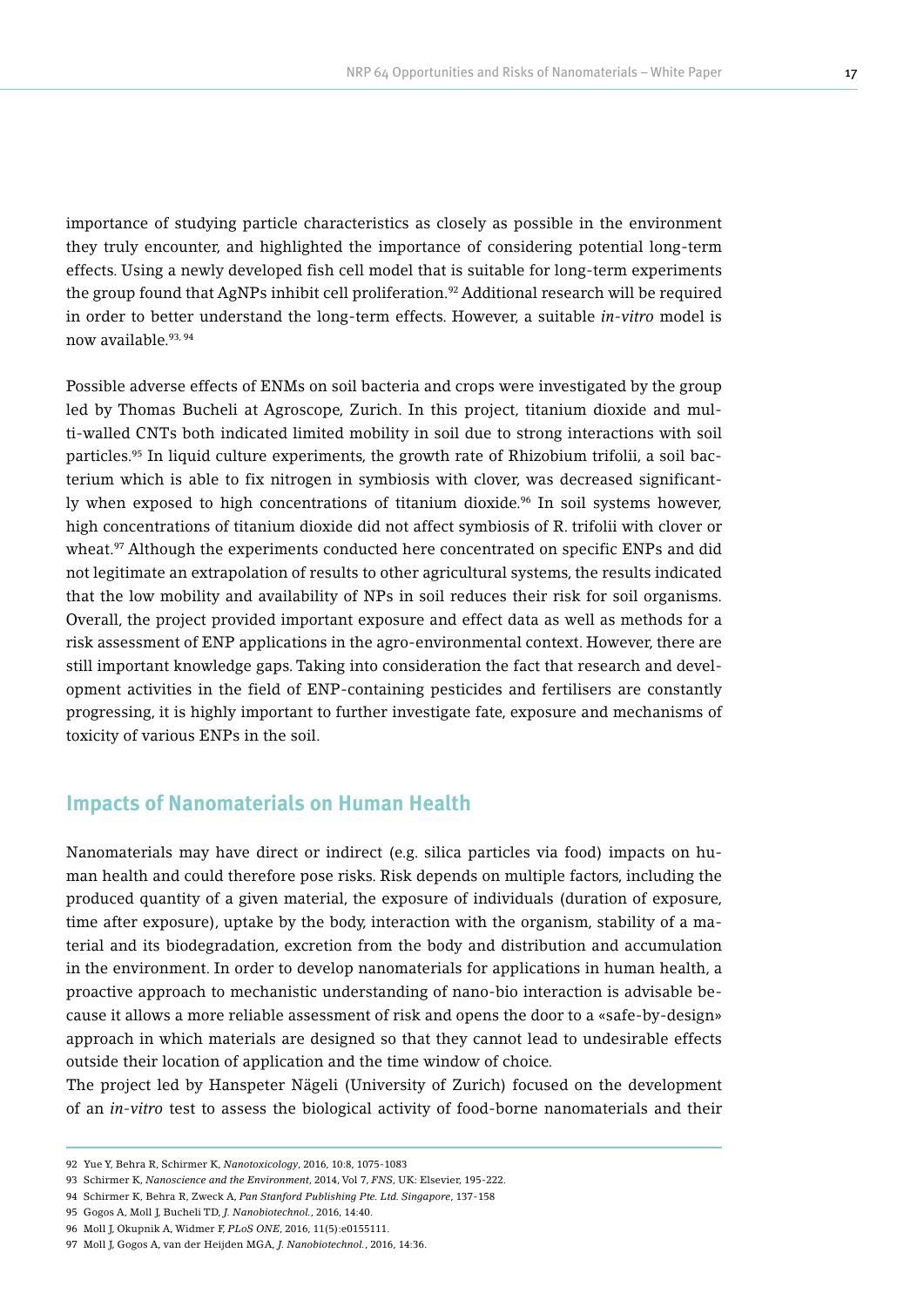capabilities to disrupt gut-associated immunity activity of food-borne nanomaterials. Dendritic cells embedded in the intestinal mucosa play a critical role in provoking an immune reaction against invading pathogens and need to maintain tolerance towards normal innocuous luminal commensals and nutrients. An *in-vitro* system developed in NRP 64 for the risk assessment of nanomaterials comprises the two main components, namely well-characterised nanoparticles and primary steady state dendritic cells. Analytic methods in this system included flow cytometry, electron microscopy, enzyme linked immuno assays and Western blotting. It was demonstrated that synthetic amorphous silica nanoparticles activate dendritic cells that mediate pro-inflammatory reactions in the gut. No comparable pro-inflammatory activities were observed in response to titanium or iron nanoparticles. It was concluded that nanoparticles do not pose a completely new threat, thus supporting similar findings by other groups. The potential risk of such materials can be assessed by following established procedures for conventional chemical hazards.<sup>98</sup> Nevertheless, some fundamental properties of food-borne nanoparticles should be further investigated by using *in-vitro* tests with decision-making cells of the immune system, in order to conduct *in-vivo* studies in the future.

A related project led by Michael Bruce Zimmermann at the Federal Institute of Technology, Zurich, focused on gastrointestinal exposure to nanoscale iron compounds in foods: absorptive pathways and potential toxicity. Similar to the above project, the nanoparticles were well characterised, and in order to investigate the mechanism of uptake from the gastrointestinal tract, three different non-cancerous gastrointestinal cell lines and animal studies were performed. The non-cancerous cells used were epithelial cells derived from biopsy of healthy epithelium. In contrast to many commercial standard cell lines, such cells are not tumorigenic, and therefore are not expected to have any genetic mutations in hot spot genes and they express both epithelial as well as stem cell markers. The administration of diet enriched nanoparticles in two dose ranges did not result in adverse excess accumulation of tissue iron or other significant effects. In addition, direct toxicity or oxidative stress did not occur in the cell lines. In collaboration with the above project, the potential of the nanoparticles to induce an inflammation reaction by dendritic cells was assessed. Even though so far results point to an absence of toxicity in food, the researchers recommend further investigation. The developed methodology in NRP 64 is suitable for assessing the toxicity of any nanoparticle and non-nano materials that might come into contact with the gastrointestinal tract.

The group led by Jing Wang at the Federal Institute of Technology, Zurich, set out to determine the potential health and environmental risks associated with carbon nanotube composites. Nanotubes are long, thin fibres, typically of pure carbon, that are thought to behave very differently than spherical particles, and can convey strong mechanical properties,<sup>99</sup> e.g. for more durable medical implants. A new measurement method was developed in this project in which multi-walled CNTs were labelled with lead ions allowing quantification despite their tiny size. This method involved the production of the nanocomposites, abra-

<sup>98</sup> Winkler HC, Suter M, Naegeli H, *J. Nanobiotechnol.* 2016; 14; 44

<sup>99</sup> Wang J, Schlagenhauf L, Setyan A, *J Nanobiotechnology*, 2017, 20;15(1):15.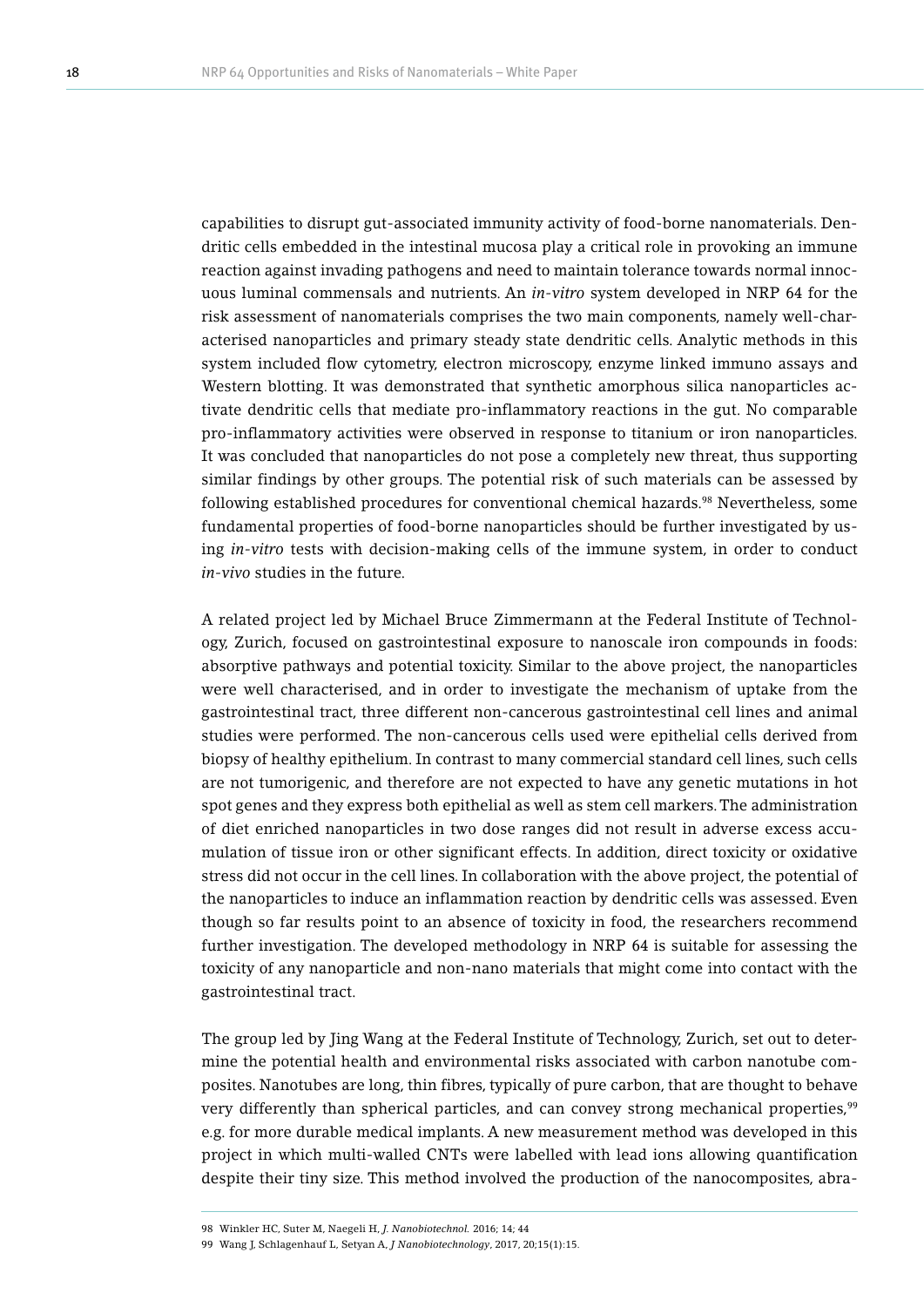sion and the collection of the inhalable particle fraction. The protruding and freestanding nanotubes were subsequently quantified by measuring the concentration of released lead ions. Assessment of the safety of the nanotubes was performed with two different cell lines: human alveolar epithelial cells and blood monocyte-derived macrophages.100, 101 The cell viability, genotoxicity and formation of reactive oxygen species were investigated and did not reveal that the abraded particles induce any acute cytotoxic effects.102, 103

# **5. Summary and Recommendations**

Engineered nanomaterials are high-performance, high-value materials. They have become a key technology platform in research and industry resulting in a broad spectrum of innovative applications in the healthcare, industry and consumer sectors.

### **More specifically, the key sectors of application for new, engineered nanomaterial-based products are as follows:**

- 1) In medical technology, engineered nanomaterials are widely used for in vitro diagnostics, in particular for point-of-care diagnostic tests.
- 2) In the pharmaceuticals industry, nanomaterials have led to targeted therapies for severe diseases.104 Nanomaterials offer improved efficacy and reduced toxicity, and are enabling clinical molecular imaging for earlier and more accurate diagnosis.
- 3) In personalised medicine, nanotechnology is the key enabling technology for molecular diagnostics and for personalised, molecularly targeted therapies.
- 4) In environmental applications, engineered nanomaterial-based technologies offer great potential for innovations that could be beneficial for the environment, such as photocatalytic surfaces that degrade environmental contaminants, efficient water cleaning technologies and nanoparticles for remediation of contaminated soil and groundwater, and may also have an indirect beneficial effect on the environment by optimising product lifecycle or efficiency.
- 5) In energy applications, engineered nanomaterials play a fundamental role and will become a key technology for enabling grid storage of renewable energy.

<sup>100</sup> Schlagenhauf L, Buerki-Thurnherr T, Wang J, *EST*, 2015, 49,10616-23

<sup>101</sup> Schlagenhauf L, Kianfar B, Wang J, *NanoScale*, 2015, 7 18524-36

<sup>102</sup> Schlagenhauf L, Buerki-Thurnherr T, Wang J, *EST*, 2015, 49,10616-23

<sup>103</sup> Schlagenhauf L, Buerki-Thurnherr T, Wang J, *Environ. Sci. Technol.*, 2015, 49, 10616 - 10623

<sup>104</sup> Lehner R, Wang X, Hunziker P. *Nanomedicine* 2013, 9:742–57.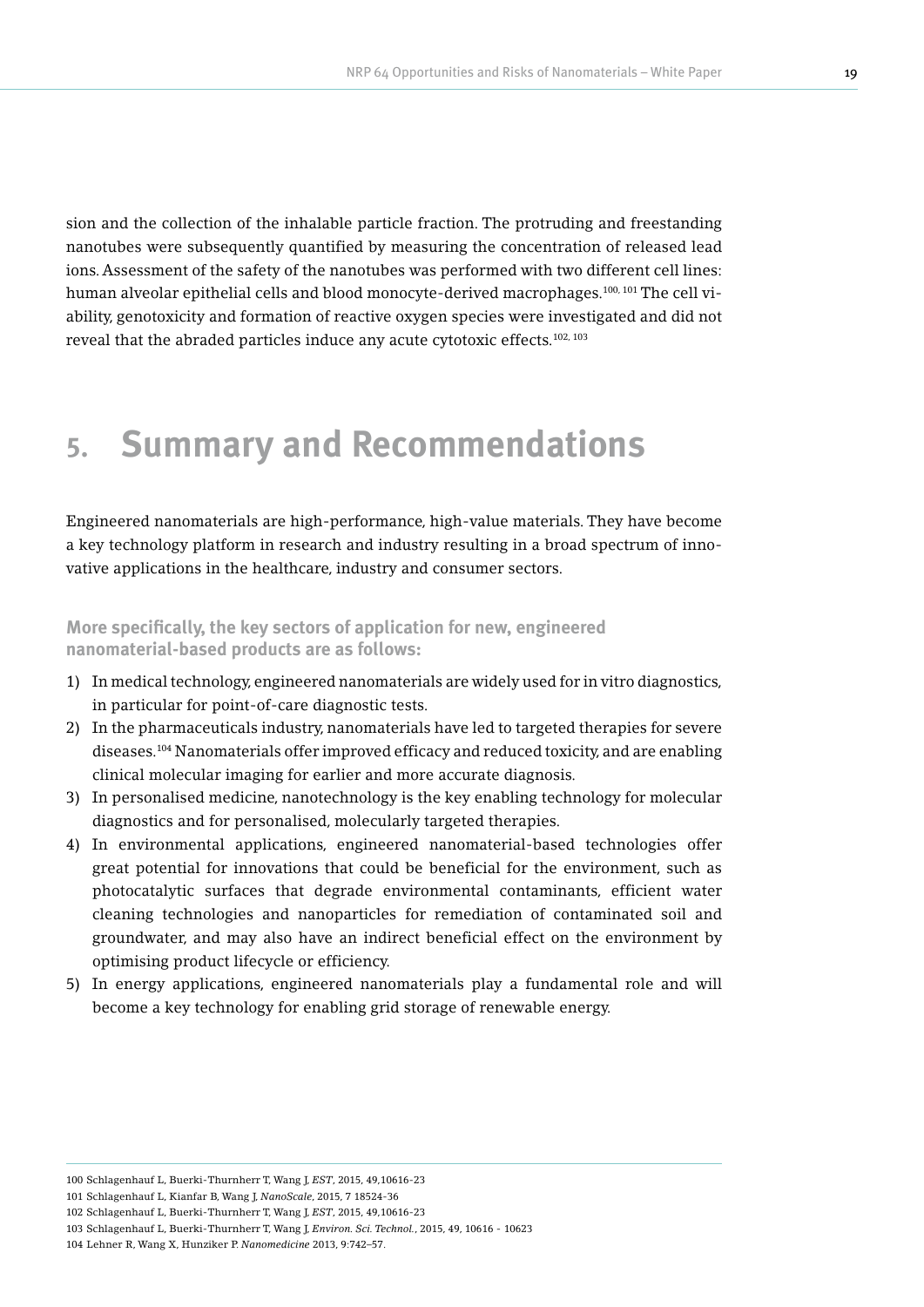**Highlights: New applications or materials studied within the scope of NRP 64:** 

- 1) A blood purification system based on carbon-coated magnetic nanoparticles has the potential to be translated to clinical medicine and pave the way for a clinical phase I study.
- 2) New composite nanoparticles that combine a metallic core with a coat of organic molecules can be designed to optimise the interaction of particles with, for example, cell membranes, proteins or viruses, providing an enabling technology for targeted drug delivery.
- 3) New high-performance polymer nanomaterials based on natural cellulose nanofibres offer new opportunities for tissue engineering. Very promising results for neo-cartilage have to be upscaled for future application, though this is still in the planning stage and its continuation has not been secured.
- 4) In the energy sector, synthetic nanomaterials could open up a significant opportunity for energy storage.

### **Switzerland's Impact on Nanotechnology**

Academic and industrial researchers from Switzerland were instrumental in triggering the era of nanoscience, and there is now an active community of academics in the field of nanomaterials, encompassing the two Federal Institutes of Technology (in Zurich and Lausanne), Empa and the majority of cantonal universities. Switzerland's cooperation between the regulatory authorities, universities and industry has been a pioneering approach aimed at securing the safe industrial translation of engineered nanomaterials.

Switzerland has various internationally relevant organisations (e.g. the International Society of Nanomedicine) and organises special events (e.g. the CLINAM conference for nanomedicine, SwissNanoconvention), and Swiss research is contributing to major international initiatives such as the NanoSafety Cluster, the OECD Working Party on Manufactured Nanomaterials and numerous EU FP7 Horizon 2020 projects, including NanoImpactNet, SUN, NANoREG, ProSafe and Nanocalibrate.

## **Risks and Potential Environmental Impacts of Nanomaterials**

Technological innovations always carry intrinsic risks that need to be identified and assessed, and this also applies to engineered nanomaterials. Quantification of risk is based on the inherent toxicity of the material, the level of exposure, the probability of release and the stability or reactivity of the material after its release. The potential risks of nanomaterials do not only depend on their size, but are mainly determined by specific material characteristics, i.e. biocompatibility, biodegradability, interaction with the complex biological environment, stability and accumulation in biological organisms and the environment, all of which are highly material-dependent. Therefore a widespread consensus has evolved both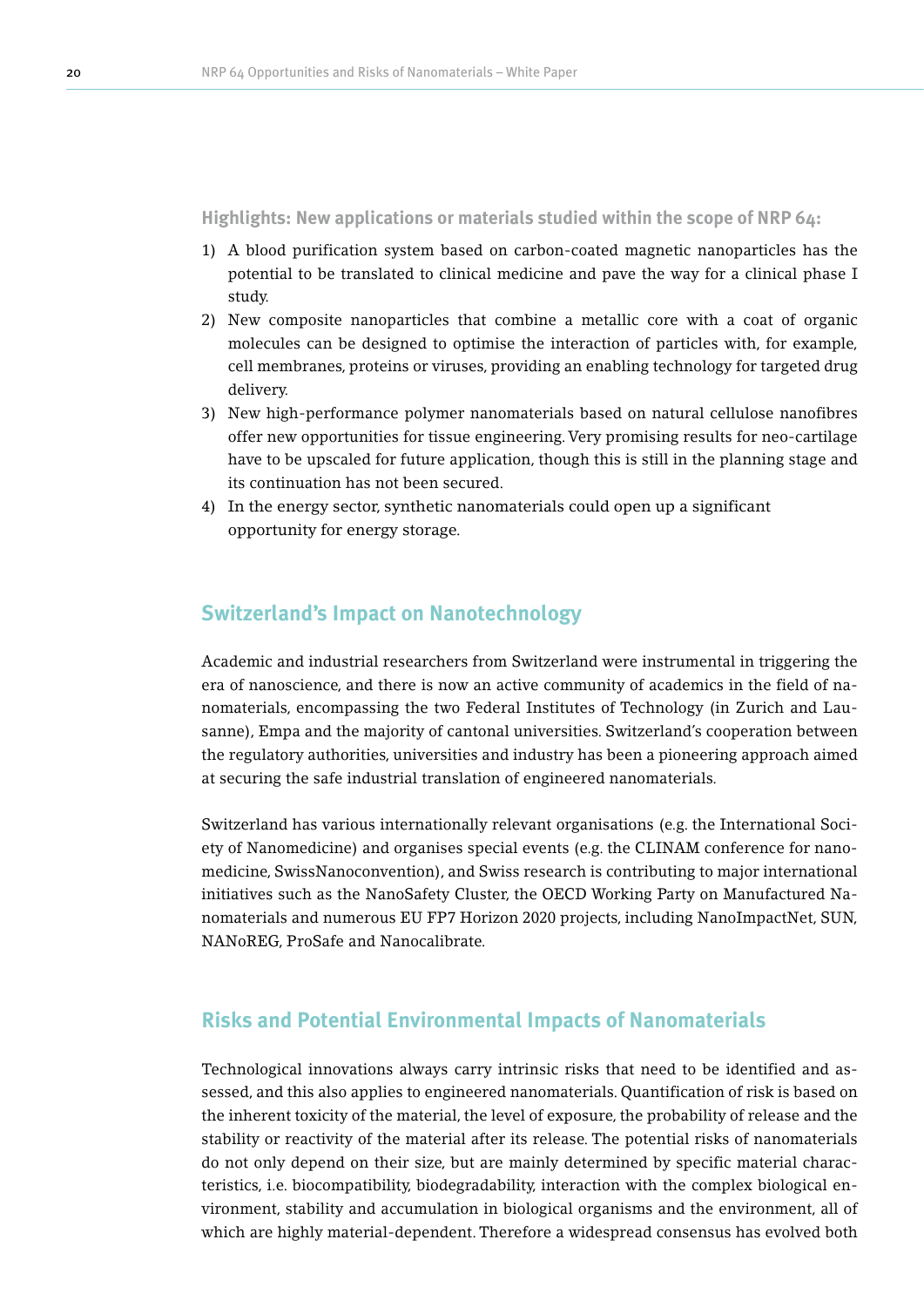in Switzerland and abroad that the existing principles that apply to risk assessment and risk management in the field of industrial products in the macro range are also applicable to nanomaterials. However, some of the guidelines require specific adaptation because materials in the nano range do not (always) behave in the same way as the bulk material. In addition to chemical differences, this also applies for interactions of the material with biological systems.

In 2008, the Swiss government, universities and industry jointly developed the Action Plan for «Synthetic Nanomaterials», which represents a pioneering approach to assessing the potential risks associated with nanomaterials.

#### **Key facts that determine the risks associated with nanomaterials**

- 1) Many nanomaterials can be biodegraded, although the kinetics of this process is highly variable between specific materials.
- 2) Long-term safety depends on the potential for persistence and bioaccumulation of a material in living organisms or in the environment.
- 3) Some nanomaterials can be designed to be low-risk: biocompatible, biodegradable, soluble (thus increasing their propensity to agglomerate), consisting of non-toxic building blocks, tested for known toxicity pathways, controlled quantity, controlled exposures.

#### **In this respect, the most important findings of NRP 64 are as follows:**

- 1) The creation of new mass-flow and environmental fate models enables a realistic estimation of concentrations of nanomaterials in the environment.
- 2) Carbon nanotubes vary strongly in their potential for persistence in the environment, depending on their specific characteristics. Data from NRP64 showing slow degradation in certain setups, combined with recent reports in the scientific literature documenting the capability of biological cells to degrade them, have implications for the rational design of future carbon nanotube applications.
- 3) Sewage treatment plants act as a very efficient barrier to the emission of silver nanoparticles and only a small fraction of sulphidised silver nanoparticles are discharged into surface waters. The ozonation of treated waste water oxidises the sulphidised AgNPs which results in the release of silver ions into sewage treatment plants where effluents are ozonated. These findings should be taken into account when evaluating different options for further improving the quality of treated wastewater.
- 4) The characterisation of the protein corona of nanoparticles provides information on the destination of the particles within living organisms and reveals mechanisms underlying the particles' toxicity.
- 5) Adverse effects on microorganisms were only detected at concentrations of AgNP about one magnitude higher than those expected to be found in nature. However, longterm experiments are still needed, as well as further studies on the mechanisms of bioaccumulation in microorganisms and along food webs.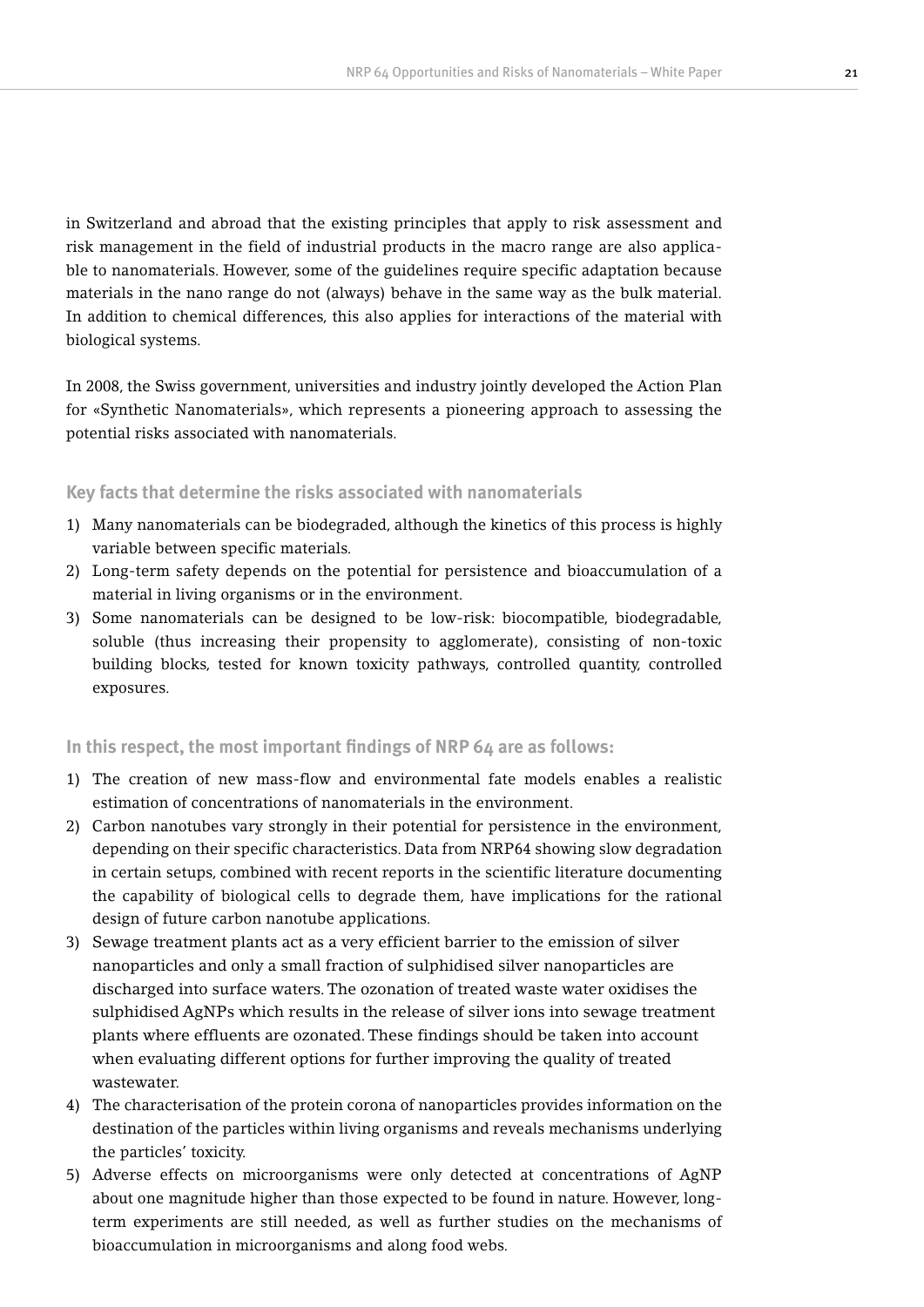- 6) Possible risks to human health caused by nanoparticles should not be limited to cytotoxicity, but should include end points such as immunoreactivity and genotoxicity.
- 7) Surface characteristics such as surface charge play an important role in the modulation of immune responses. These particle-specific properties are important for the development of, for example, immune-modulatory nanoparticles.
- 8) Multi-walled carbon nanotubes released from nanocomposites due to abrasion show no acute cytotoxic effects on human lung cells or macrophages in vitro.
- 9) The anticipated beneficial effects of nanobased wood preservatives were less pronounced than hypothesised in common European wood species, because they did not penetrate wood more efficiently than conventional preservatives – a key finding for regulatory purposes.
- 10) Synthetic silica nanoparticles activate dendritic cells and mediate inflammatory reactions in the gut. The next steps are *in vivo* studies and comparison with human exposure data, which in turn could result in a new definition of food toxicity affecting the digestive system. However, results of this project suggest that concentrations of silica nanoparticles in food additives should be reduced.

#### **General findings of NRP 64:**

In addition to the specific results from individual projects listed above, the NRP 64 led to various overarching scientific and sociopolitical findings:

- 1) Creation of an "early warning" group with a sentinel function for rapidly evolving potential threats in the field of synthetic nanomaterials.
- 2) Enhancement of our knowledge base concerning properties, techniques, benefits and risks of synthetic nanomaterials.
- 3) Resulting implementation of a number of devices and methods that allow the quantification and characterisation of nanomaterials in living organisms and the environment.
- 4) Pioneering of a number of promising nanomaterials for progress in medicine with documented low potential toxicity.
- 5) Contribution to international efforts aimed at assessing the risks associated with nanomaterials.
- 6) Contribution by participants in NRP 64 towards the standardisation of methods in the context of international organisations such as the International Organisation for Standardisation (ISO) and the Organisation for Economic Cooperation and Development (OECD).

**Research carried out within the scope of NRP 64 also highlighted a number of limitations:**

- 1) The development of synthetic nanomaterials is a rapidly progressing field. The body of knowledge is still increasing and was not finalised at the time of completion of NRP 64.
- 2) In contrast to other industrialised nations, in Switzerland there is still only limited recognition of the role of synthetic nanomaterials as a strategic platform technology.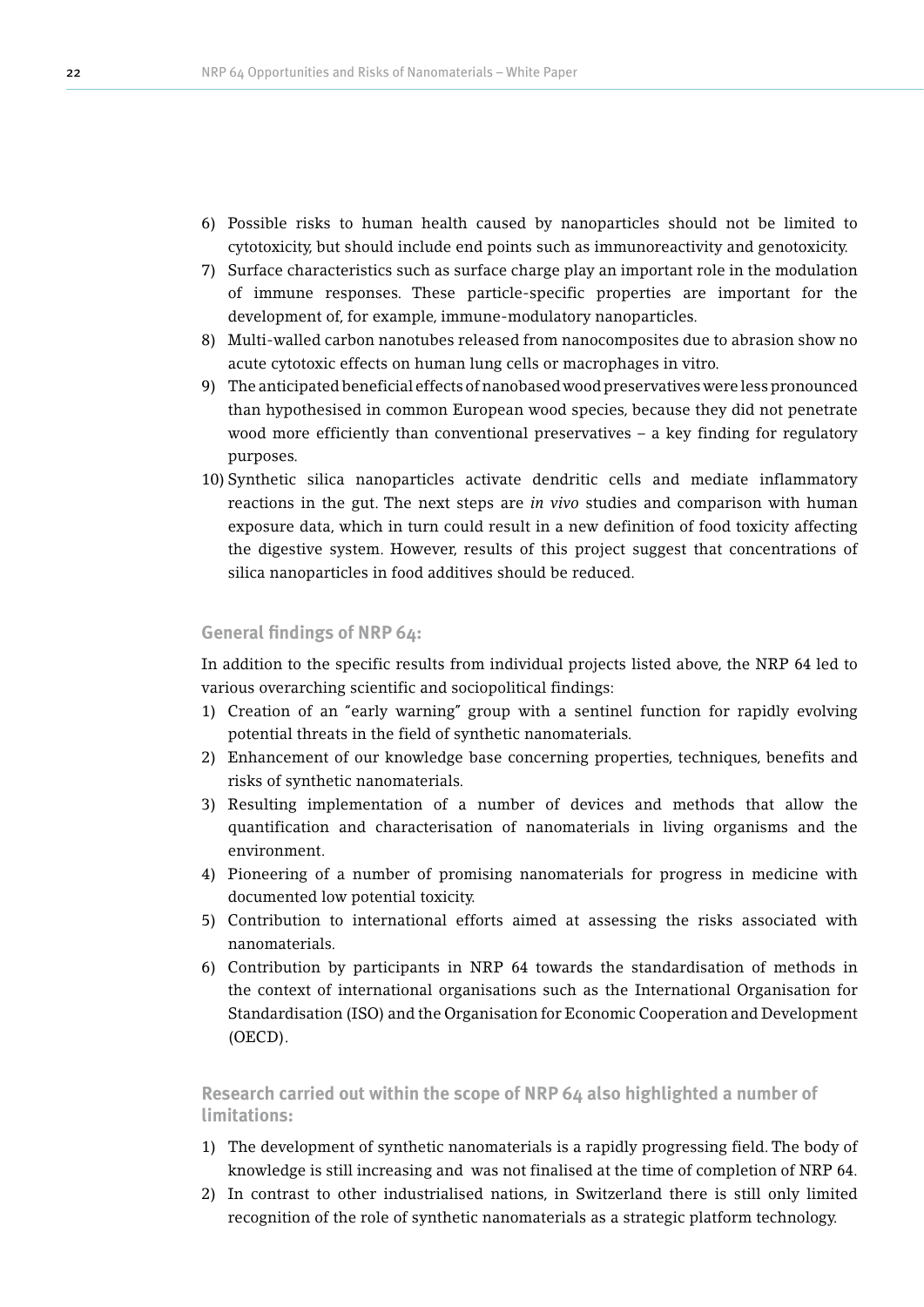- 3) Switzerland does not have an institution that is dedicated, committed, and funded to maintain and advance excellence in the assessment and characterisation of nanomaterials in a manner that is independent of short-term academic projects and industry.
- 4) There is a need for strongly quality-oriented institutions that are not subject to publication pressure and commercial considerations, which can deliver reliable, reproducible and certifiable results concerning specific materials, and identify new methods for research and industry to develop material innovations in a timely manner.

## **Recommendations:**

- 1) In the sense of a service for the economy, an excellence laboratory for the characterisation and evaluation of nanomaterials should be established, for testing and certifying their quality in applications, and to promote their use in a safe manner, particularly in the areas of healthcare and protection of the environment.
- 2) To establish a contact point making the knowledge gained in NRP 64 accessible for smaller and bigger Swiss companies.
- 3) To institutionalise the «Issues Monitoring» of the NRP 64 which observes new developments in the sector of nanotechnology to a permanent task force.
- 4) To maintain the exemplary cooperation between universities, government and industry in the action plan and the «Vorsorgeraster für synthetische Nanomaterialien» through periodical reviews and reports.